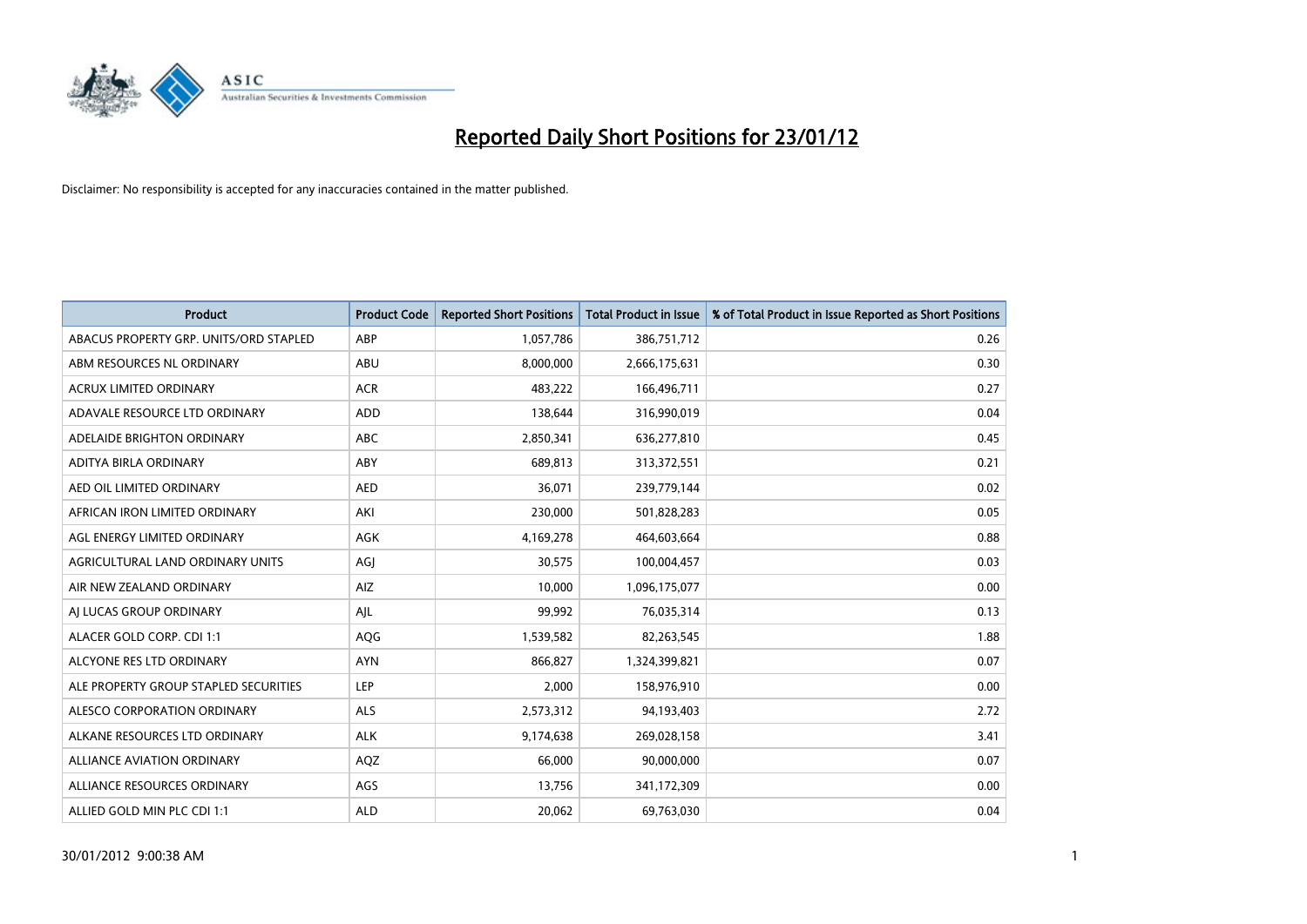

| <b>Product</b>                          | <b>Product Code</b> | <b>Reported Short Positions</b> | Total Product in Issue | % of Total Product in Issue Reported as Short Positions |
|-----------------------------------------|---------------------|---------------------------------|------------------------|---------------------------------------------------------|
| ALLIED HEALTH LTD ORDINARY              | AHZ                 | 134,528                         | 656,382,383            | 0.02                                                    |
| ALTONA MINING LTD ORDINARY              | <b>AOH</b>          | 776,140                         | 518,757,704            | 0.15                                                    |
| ALUMINA LIMITED ORDINARY                | <b>AWC</b>          | 37,610,051                      | 2,440,196,187          | 1.55                                                    |
| AMADEUS ENERGY ORDINARY                 | AMU                 | 454,000                         | 274,786,018            | 0.17                                                    |
| AMALGAMATED HOLDINGS ORDINARY           | AHD                 | 21,221                          | 157,533,146            | 0.01                                                    |
| AMCOR LIMITED ORDINARY                  | AMC                 | 4,978,341                       | 1,206,684,923          | 0.40                                                    |
| AMP LIMITED ORDINARY                    | AMP                 | 11,943,720                      | 2,854,672,784          | 0.37                                                    |
| AMPELLA MINING ORDINARY                 | AMX                 | 620,331                         | 205,985,108            | 0.30                                                    |
| ANSELL LIMITED ORDINARY                 | <b>ANN</b>          | 2,988,227                       | 130,656,668            | 2.27                                                    |
| ANTARES ENERGY LTD ORDINARY             | AZZ                 | 105,536                         | 260,000,000            | 0.04                                                    |
| ANZ BANKING GRP LTD ORDINARY            | ANZ                 | 10,785,313                      | 2,679,094,902          | 0.38                                                    |
| APA GROUP STAPLED SECURITIES            | APA                 | 10,092,753                      | 639,334,625            | 1.57                                                    |
| APEX MINERALS NL ORDINARY               | <b>AXM</b>          | 885,146                         | 5,550,243,713          | 0.02                                                    |
| APN EUROPEAN RETAIL UNITS STAPLED SEC.  | <b>AEZ</b>          | 11,832                          | 544,910,660            | 0.00                                                    |
| APN NEWS & MEDIA ORDINARY               | <b>APN</b>          | 25,663,358                      | 630,211,415            | 4.07                                                    |
| AQUARIUS PLATINUM. ORDINARY             | <b>AQP</b>          | 3,072,356                       | 470,312,578            | 0.64                                                    |
| AQUILA RESOURCES ORDINARY               | <b>AQA</b>          | 6,728,399                       | 411,804,442            | 1.62                                                    |
| ARAFURA RESOURCE LTD ORDINARY           | <b>ARU</b>          | 12,106,198                      | 367,980,342            | 3.27                                                    |
| ARB CORPORATION ORDINARY                | <b>ARP</b>          | 13,832                          | 72,481,302             | 0.01                                                    |
| ARDENT LEISURE GROUP STAPLED SECURITIES | AAD                 | 1,278,735                       | 324,236,390            | 0.40                                                    |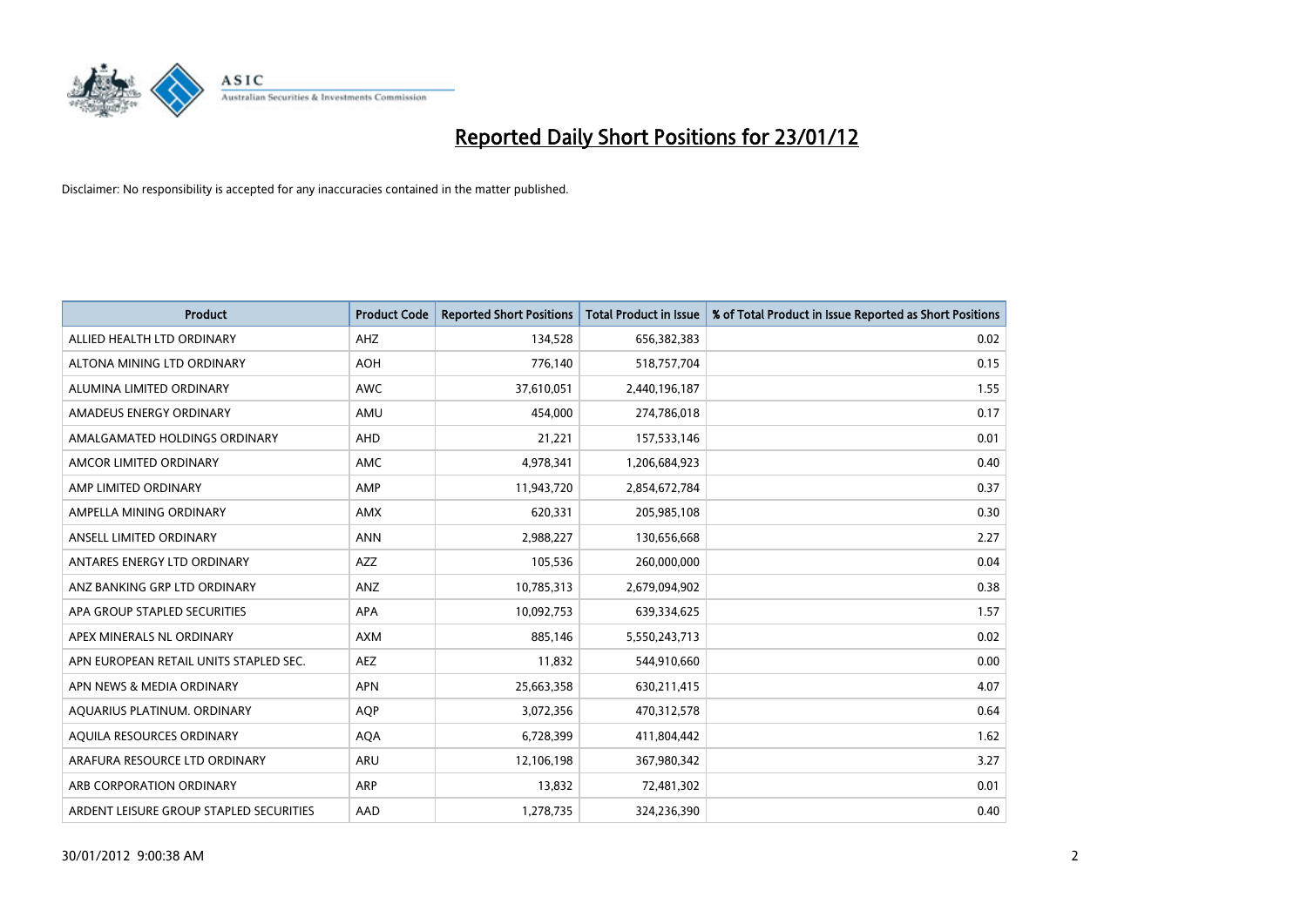

| <b>Product</b>                          | <b>Product Code</b> | <b>Reported Short Positions</b> | <b>Total Product in Issue</b> | % of Total Product in Issue Reported as Short Positions |
|-----------------------------------------|---------------------|---------------------------------|-------------------------------|---------------------------------------------------------|
| ARGO INVESTMENTS ORDINARY               | ARG                 | 101                             | 623,020,500                   | 0.00                                                    |
| ARISTOCRAT LEISURE ORDINARY             | ALL                 | 23,114,381                      | 543,181,024                   | 4.28                                                    |
| ASCIANO LIMITED ORDINARY                | <b>AIO</b>          | 7,245,942                       | 975,385,664                   | 0.72                                                    |
| ASG GROUP LIMITED ORDINARY              | ASZ                 | 207,570                         | 171,456,889                   | 0.12                                                    |
| ASPEN GROUP ORD/UNITS STAPLED           | <b>APZ</b>          | 991,173                         | 591,084,183                   | 0.15                                                    |
| ASPIRE MINING LTD ORDINARY              | <b>AKM</b>          | 212,793                         | 620,594,556                   | 0.03                                                    |
| ASTON RES LTD ORDINARY                  | <b>AZT</b>          | 820,222                         | 204,668,861                   | 0.40                                                    |
| ASTRO JAP PROP GROUP STAPLED SECURITIES | AJA                 | 19,415                          | 58,445,002                    | 0.02                                                    |
| ASX LIMITED ORDINARY                    | ASX                 | 2,322,899                       | 175,136,729                   | 1.32                                                    |
| ATLAS IRON LIMITED ORDINARY             | <b>AGO</b>          | 15,931,077                      | 894,684,560                   | 1.76                                                    |
| AUCKLAND INTERNATION ORDINARY           | AIA                 | 39,998                          | 1,327,230,189                 | 0.00                                                    |
| AURORA OIL & GAS ORDINARY               | <b>AUT</b>          | 10,507,862                      | 411,655,343                   | 2.56                                                    |
| AUSDRILL LIMITED ORDINARY               | ASL                 | 86,850                          | 303,221,488                   | 0.01                                                    |
| AUSENCO LIMITED ORDINARY                | AAX                 | 1,523,353                       | 123,258,843                   | 1.23                                                    |
| <b>AUSTAL LIMITED ORDINARY</b>          | ASB                 | 236,625                         | 188,069,638                   | 0.11                                                    |
| <b>AUSTAR UNITED ORDINARY</b>           | <b>AUN</b>          | 11,626,732                      | 1,271,505,737                 | 0.91                                                    |
| AUSTBROKERS HOLDINGS ORDINARY           | <b>AUB</b>          | $\overline{2}$                  | 55,545,576                    | 0.00                                                    |
| AUSTIN ENGINEERING ORDINARY             | ANG                 | 55,943                          | 72,314,403                    | 0.07                                                    |
| <b>AUSTRALAND ASSETS ASSETS</b>         | AAZPB               | 1,168                           | 2,750,000                     | 0.04                                                    |
| AUSTRALAND PROPERTY STAPLED SECURITY    | <b>ALZ</b>          | 723,477                         | 576,846,597                   | 0.11                                                    |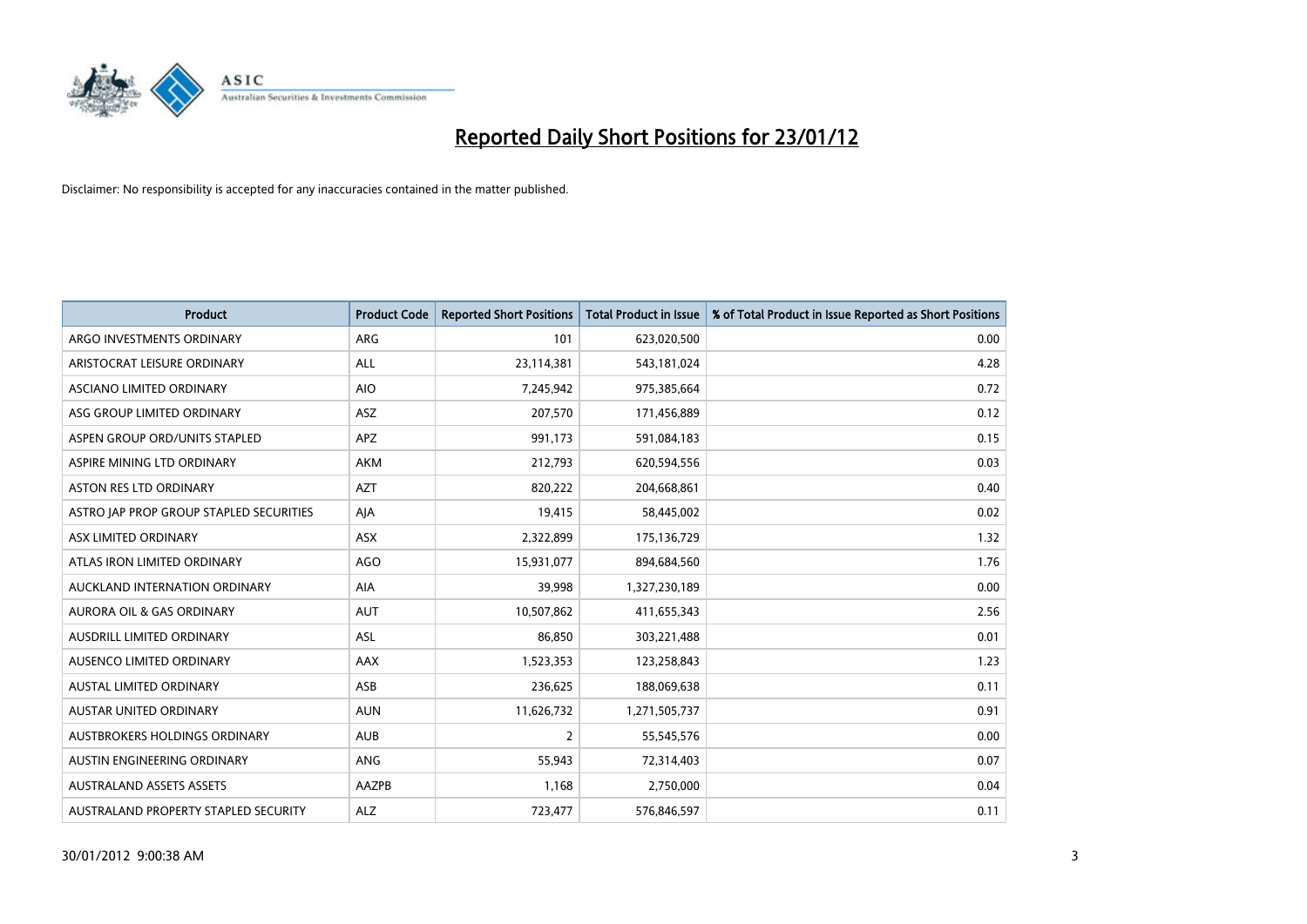

| <b>Product</b>                       | <b>Product Code</b> | <b>Reported Short Positions</b> | <b>Total Product in Issue</b> | % of Total Product in Issue Reported as Short Positions |
|--------------------------------------|---------------------|---------------------------------|-------------------------------|---------------------------------------------------------|
| AUSTRALIAN AGRICULT, ORDINARY        | AAC                 | 816,759                         | 312,892,824                   | 0.25                                                    |
| AUSTRALIAN EDUCATION UNITS           | <b>AEU</b>          | 625,000                         | 175,465,397                   | 0.36                                                    |
| AUSTRALIAN FOUNDAT, ORDINARY         | AFI                 | 400                             | 1,023,675,745                 | 0.00                                                    |
| AUSTRALIAN INFRASTR, UNITS/ORDINARY  | <b>AIX</b>          | 12,269,762                      | 620,733,944                   | 1.98                                                    |
| AUSTRALIAN MINES LTD ORDINARY        | <b>AUZ</b>          | 1,400,000                       | 636,910,317                   | 0.22                                                    |
| AUSTRALIAN PHARM, ORDINARY           | API                 | 304,009                         | 488,115,883                   | 0.06                                                    |
| AUTOMOTIVE HOLDINGS ORDINARY         | AHE                 | 6,213                           | 260,579,682                   | 0.00                                                    |
| AVANCO RESOURCES LTD ORDINARY        | AVB                 | 240,000                         | 810,741,849                   | 0.03                                                    |
| AVEXA LIMITED ORDINARY               | <b>AVX</b>          | 243,657                         | 847,688,779                   | 0.03                                                    |
| AWE LIMITED ORDINARY                 | <b>AWE</b>          | 1,571,350                       | 521,871,941                   | 0.31                                                    |
| AZUMAH RESOURCES ORDINARY            | <b>AZM</b>          | 263,671                         | 282,020,356                   | 0.10                                                    |
| BANDANNA ENERGY ORDINARY             | <b>BND</b>          | 2,872,188                       | 528,481,199                   | 0.54                                                    |
| BANK OF QUEENSLAND. ORDINARY         | <b>BOO</b>          | 11,769,782                      | 229,598,329                   | 5.11                                                    |
| <b>BASE RES LIMITED ORDINARY</b>     | <b>BSE</b>          | 1,255,874                       | 460,440,029                   | 0.28                                                    |
| <b>BATHURST RESOURCES ORDINARY</b>   | <b>BTU</b>          | 20,230,610                      | 689,747,997                   | 2.94                                                    |
| <b>BAUXITE RESOURCE LTD ORDINARY</b> | <b>BAU</b>          | 12,000                          | 235,379,896                   | 0.01                                                    |
| BC IRON LIMITED ORDINARY             | <b>BCI</b>          | 299,546                         | 95,311,000                    | 0.31                                                    |
| BEACH ENERGY LIMITED ORDINARY        | <b>BPT</b>          | 9,528,619                       | 1,112,199,119                 | 0.87                                                    |
| BEADELL RESOURCE LTD ORDINARY        | <b>BDR</b>          | 2,776,762                       | 657,906,946                   | 0.42                                                    |
| BENDIGO AND ADELAIDE ORDINARY        | <b>BEN</b>          | 5,141,500                       | 383,745,148                   | 1.34                                                    |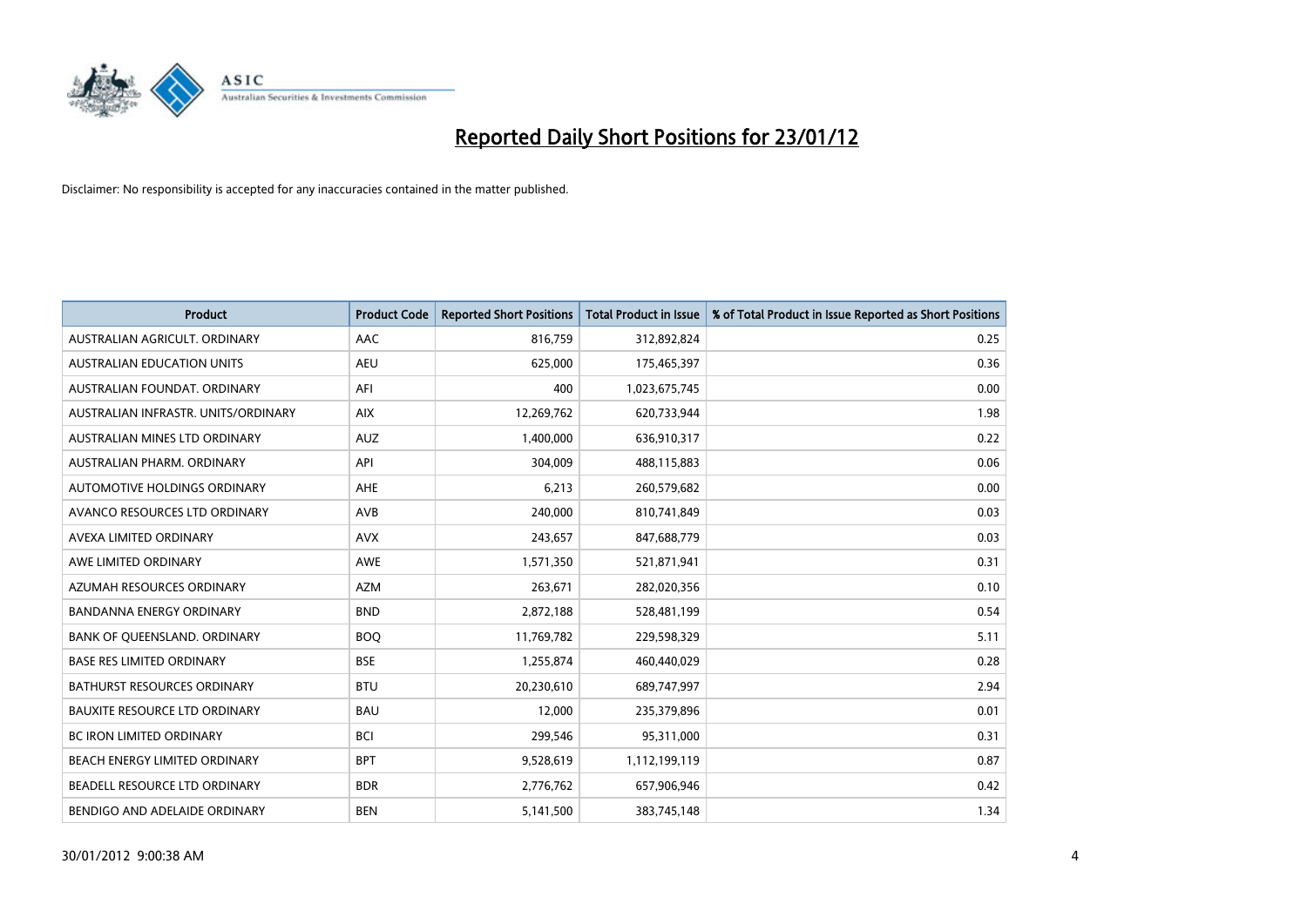

| <b>Product</b>                       | <b>Product Code</b> | <b>Reported Short Positions</b> | <b>Total Product in Issue</b> | % of Total Product in Issue Reported as Short Positions |
|--------------------------------------|---------------------|---------------------------------|-------------------------------|---------------------------------------------------------|
| BERKELEY RESOURCES ORDINARY          | <b>BKY</b>          | 349,986                         | 174,298,273                   | 0.20                                                    |
| BETASHARES ASX RES ETF UNITS         | <b>ORE</b>          | 88,570                          | 4,219,665                     | 2.10                                                    |
| BHP BILLITON LIMITED ORDINARY        | <b>BHP</b>          | 28,482,080                      | 3,211,691,105                 | 0.86                                                    |
| <b>BILLABONG ORDINARY</b>            | <b>BBG</b>          | 27,763,281                      | 255,102,103                   | 10.89                                                   |
| <b>BIOTA HOLDINGS ORDINARY</b>       | <b>BTA</b>          | 1,427,580                       | 181,703,711                   | 0.78                                                    |
| BKI INVESTMENT LTD ORDINARY          | BKI                 | 508                             | 425,549,573                   | 0.00                                                    |
| <b>BLACKTHORN RESOURCES ORDINARY</b> | <b>BTR</b>          | 35,848                          | 122,918,000                   | 0.03                                                    |
| BLUESCOPE STEEL LTD ORDINARY         | <b>BSL</b>          | 29,281,638                      | 3,349,185,247                 | 0.88                                                    |
| <b>BOART LONGYEAR ORDINARY</b>       | <b>BLY</b>          | 4,959,013                       | 461,163,412                   | 1.07                                                    |
| <b>BOOM LOGISTICS ORDINARY</b>       | <b>BOL</b>          | 337,999                         | 468,663,585                   | 0.07                                                    |
| BORAL LIMITED. ORDINARY              | <b>BLD</b>          | 28,827,724                      | 744,729,957                   | 3.88                                                    |
| BOTSWANA METALS LTD ORDINARY         | <b>BML</b>          | 7,000                           | 143,717,013                   | 0.00                                                    |
| <b>BRADKEN LIMITED ORDINARY</b>      | <b>BKN</b>          | 2,070,649                       | 166,624,800                   | 1.24                                                    |
| <b>BRAMBLES LIMITED ORDINARY</b>     | <b>BXB</b>          | 11,809,802                      | 1,480,388,109                 | 0.79                                                    |
| BREVILLE GROUP LTD ORDINARY          | <b>BRG</b>          | 2.739                           | 130,095,322                   | 0.00                                                    |
| BRICKWORKS LIMITED ORDINARY          | <b>BKW</b>          | 39,801                          | 147,567,333                   | 0.03                                                    |
| <b>BROCKMAN RESOURCES ORDINARY</b>   | <b>BRM</b>          | 70,879                          | 144,803,151                   | 0.04                                                    |
| BT INVESTMENT MNGMNT ORDINARY        | <b>BTT</b>          | 1,129,055                       | 267,906,977                   | 0.42                                                    |
| <b>BURU ENERGY ORDINARY</b>          | <b>BRU</b>          | 5,554,910                       | 234,204,477                   | 2.38                                                    |
| <b>BWP TRUST ORDINARY UNITS</b>      | <b>BWP</b>          | 357,855                         | 520,012,793                   | 0.06                                                    |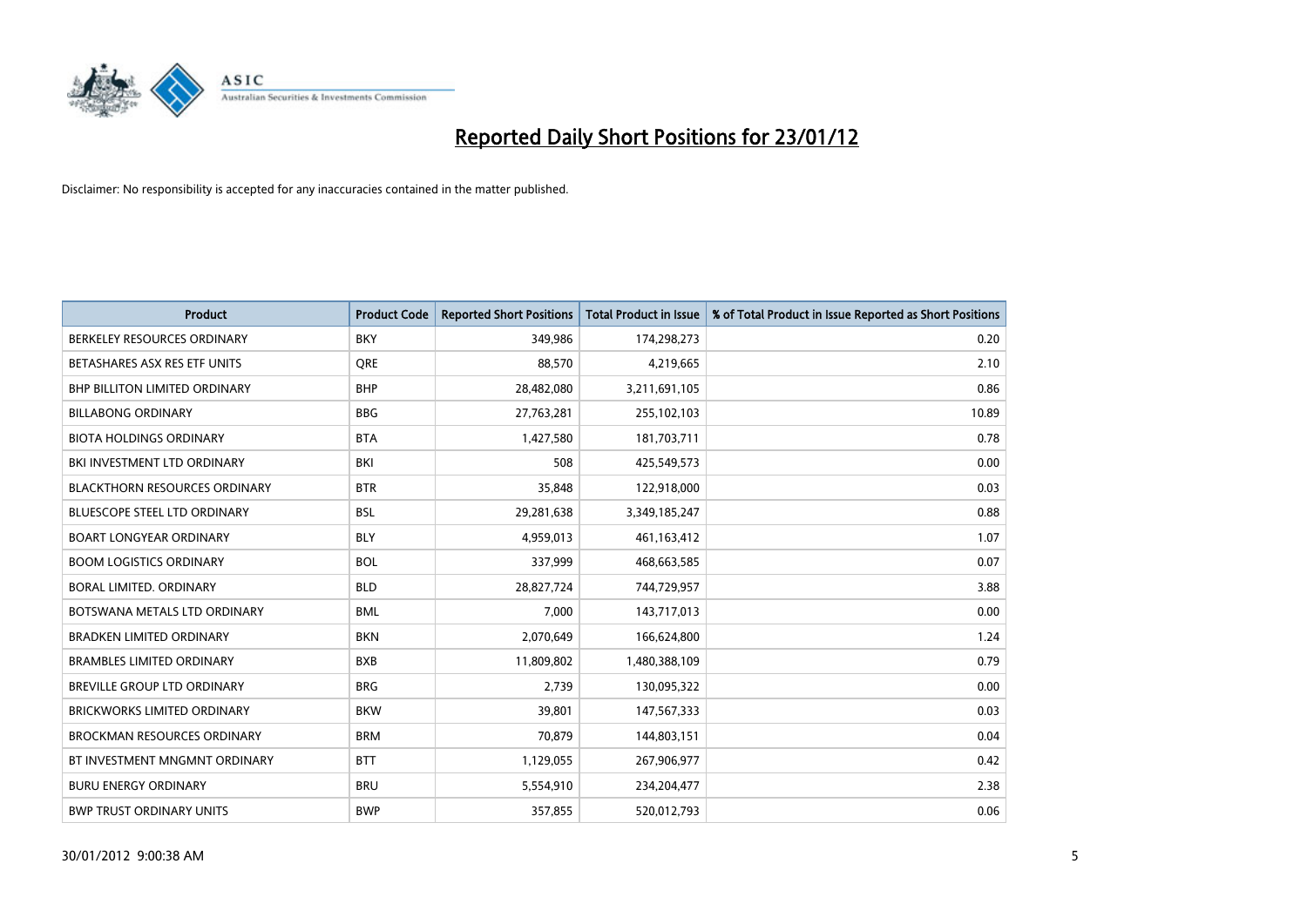

| <b>Product</b>                          | <b>Product Code</b> | <b>Reported Short Positions</b> | <b>Total Product in Issue</b> | % of Total Product in Issue Reported as Short Positions |
|-----------------------------------------|---------------------|---------------------------------|-------------------------------|---------------------------------------------------------|
| <b>CABCHARGE AUSTRALIA ORDINARY</b>     | CAB                 | 571,648                         | 120,437,014                   | 0.47                                                    |
| CALTEX AUSTRALIA ORDINARY               | <b>CTX</b>          | 6,797,052                       | 270,000,000                   | 2.51                                                    |
| <b>CAMPBELL BROTHERS ORDINARY</b>       | <b>CPB</b>          | 852,870                         | 67,503,411                    | 1.26                                                    |
| CAPE LAMBERT RES LTD ORDINARY           | <b>CFE</b>          | 653,151                         | 688,408,792                   | 0.08                                                    |
| CAR PARK TECH LTD ORDINARY              | <b>CPZ</b>          | 90,000                          | 133,358,602                   | 0.07                                                    |
| CARABELLA RES LTD ORDINARY              | <b>CLR</b>          | 5,000                           | 133,642,797                   | 0.00                                                    |
| <b>CARBON ENERGY ORDINARY</b>           | <b>CNX</b>          | 273,860                         | 768,126,960                   | 0.03                                                    |
| CARDNO LIMITED ORDINARY                 | CDD                 | 6,766                           | 112,883,692                   | 0.00                                                    |
| CARNARVON PETROLEUM ORDINARY            | <b>CVN</b>          | 1,373,548                       | 694,594,634                   | 0.19                                                    |
| <b>CARNEGIE WAVE ENERGY ORDINARY</b>    | <b>CWE</b>          | 83,000                          | 1,021,487,627                 | 0.01                                                    |
| CARPATHIAN RESOURCES ORDINARY           | <b>CPN</b>          | 75,000                          | 304,535,101                   | 0.02                                                    |
| CARPENTARIA EXP. LTD ORDINARY           | CAP                 | 9,777                           | 98,991,301                    | 0.01                                                    |
| CARSALES.COM LTD ORDINARY               | <b>CRZ</b>          | 13,400,087                      | 233,264,223                   | 5.76                                                    |
| <b>CASH CONVERTERS ORDINARY</b>         | CCV                 | 92,958                          | 379,761,025                   | 0.02                                                    |
| <b>CASPIAN OIL &amp; GAS ORDINARY</b>   | CIG                 | 50,000                          | 1,331,500,513                 | 0.00                                                    |
| <b>CELLNET GROUP ORDINARY</b>           | <b>CLT</b>          | 1,342                           | 60,978,107                    | 0.00                                                    |
| CENTRAL PETROLEUM ORDINARY              | <b>CTP</b>          | 532,315                         | 1,073,304,842                 | 0.05                                                    |
| CENTRO PROPERTIES UNITS/ORD STAPLED     | <b>CNP</b>          | 2,537                           | 972,414,514                   | 0.00                                                    |
| CENTRO RETAIL AUST ORD/UNIT STAPLED SEC | <b>CRF</b>          | 173,569                         | 1,340,723,189                 | 0.01                                                    |
| CENTRO RETAIL GROUP STAPLED SECURITIES  | <b>CER</b>          | 452,940                         | 2,286,399,424                 | 0.02                                                    |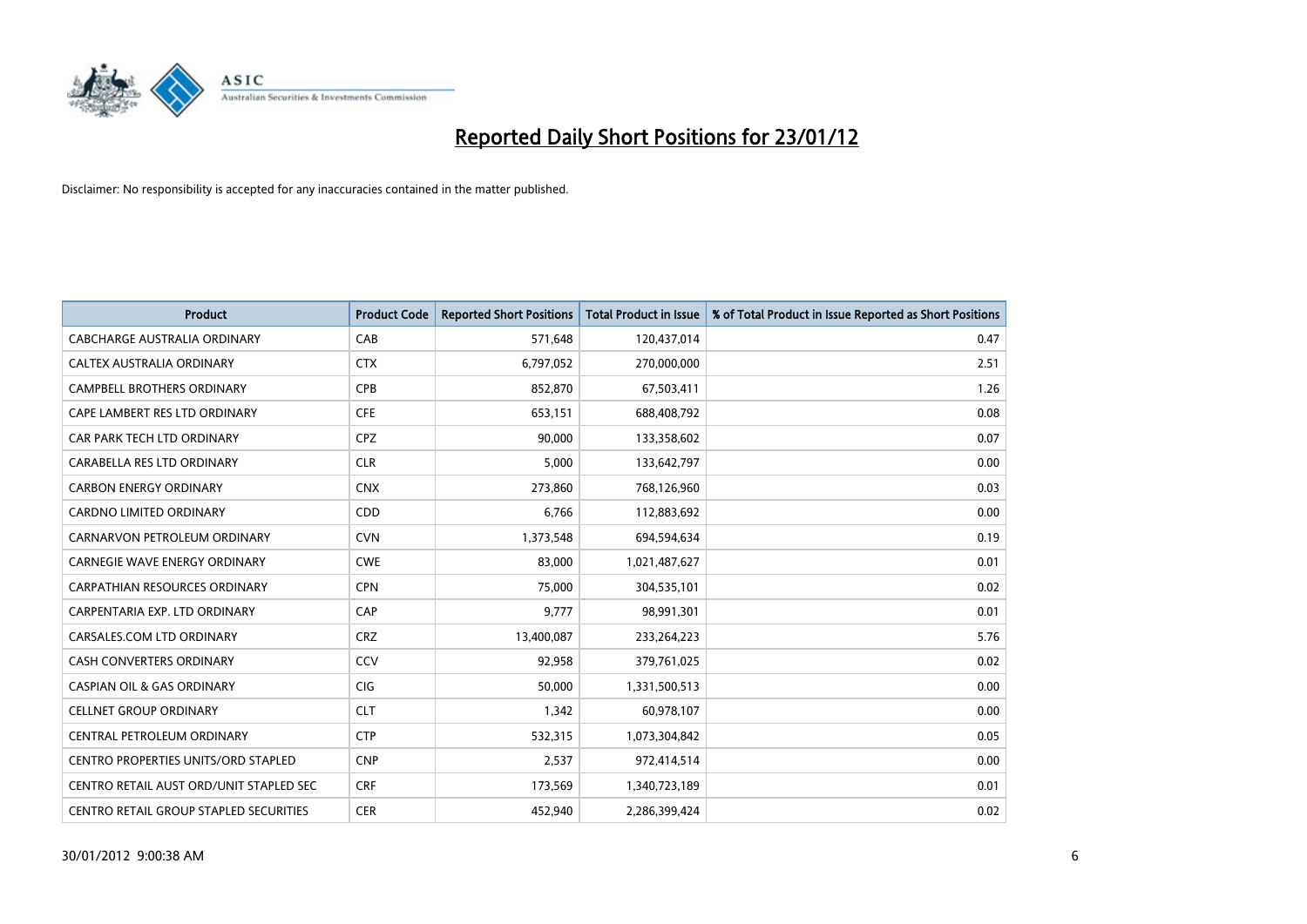

| <b>Product</b>                           | <b>Product Code</b> | <b>Reported Short Positions</b> | <b>Total Product in Issue</b> | % of Total Product in Issue Reported as Short Positions |
|------------------------------------------|---------------------|---------------------------------|-------------------------------|---------------------------------------------------------|
| <b>CERAMIC FUEL CELLS ORDINARY</b>       | <b>CFU</b>          | 227,430                         | 1,366,298,863                 | 0.02                                                    |
| <b>CERRO RESOURCES NL ORDINARY</b>       | $C$ ]O              | 7,969                           | 748,768,606                   | 0.00                                                    |
| <b>CFS RETAIL PROPERTY UNITS</b>         | <b>CFX</b>          | 77,198,538                      | 2,839,591,911                 | 2.75                                                    |
| CGA MINING LIMITED ORDINARY              | CGX                 | 9,155                           | 333,475,726                   | 0.00                                                    |
| <b>CHALICE GOLD MINES ORDINARY</b>       | <b>CHN</b>          | 200                             | 250,030,886                   | 0.00                                                    |
| CHALLENGER DIV.PRO. STAPLED UNITS        | <b>CDI</b>          | 98,017                          | 883,903,667                   | 0.00                                                    |
| <b>CHALLENGER INFRAST, STAPLED UNITS</b> | <b>CIF</b>          | 7,768                           | 316,223,785                   | 0.00                                                    |
| <b>CHALLENGER LIMITED ORDINARY</b>       | <b>CGF</b>          | 8,715,632                       | 552,169,544                   | 1.57                                                    |
| CHANDLER MACLEOD LTD ORDINARY            | <b>CMG</b>          | 11,970                          | 466,466,720                   | 0.00                                                    |
| CHARTER HALL GROUP STAPLED US PROHIBIT.  | <b>CHC</b>          | 142,850                         | 308,092,325                   | 0.03                                                    |
| <b>CHARTER HALL OFFICE UNIT</b>          | CQO                 | 6,201,280                       | 493,319,730                   | 1.25                                                    |
| <b>CHARTER HALL RETAIL UNITS</b>         | <b>COR</b>          | 946,330                         | 299,628,571                   | 0.31                                                    |
| <b>CHORUS LIMITED ORDINARY</b>           | <b>CNU</b>          | 1,255,305                       | 385,082,123                   | 0.32                                                    |
| CITIGOLD CORP LTD ORDINARY               | <b>CTO</b>          | 1,682,665                       | 1,105,078,301                 | 0.15                                                    |
| CLINUVEL PHARMACEUT, ORDINARY            | CUV                 | 4,127                           | 30,856,956                    | 0.01                                                    |
| <b>CLOUGH LIMITED ORDINARY</b>           | <b>CLO</b>          | 121,544                         | 769,416,269                   | 0.02                                                    |
| COAL OF AFRICA LTD ORDINARY              | <b>CZA</b>          | 617,054                         | 662,284,573                   | 0.09                                                    |
| COALSPUR MINES LTD ORDINARY              | <b>CPL</b>          | 1,516,661                       | 579,768,744                   | 0.26                                                    |
| COCA-COLA AMATIL ORDINARY                | <b>CCL</b>          | 11,559,333                      | 759,567,552                   | 1.51                                                    |
| COCHLEAR LIMITED ORDINARY                | <b>COH</b>          | 4,759,822                       | 56,902,433                    | 8.30                                                    |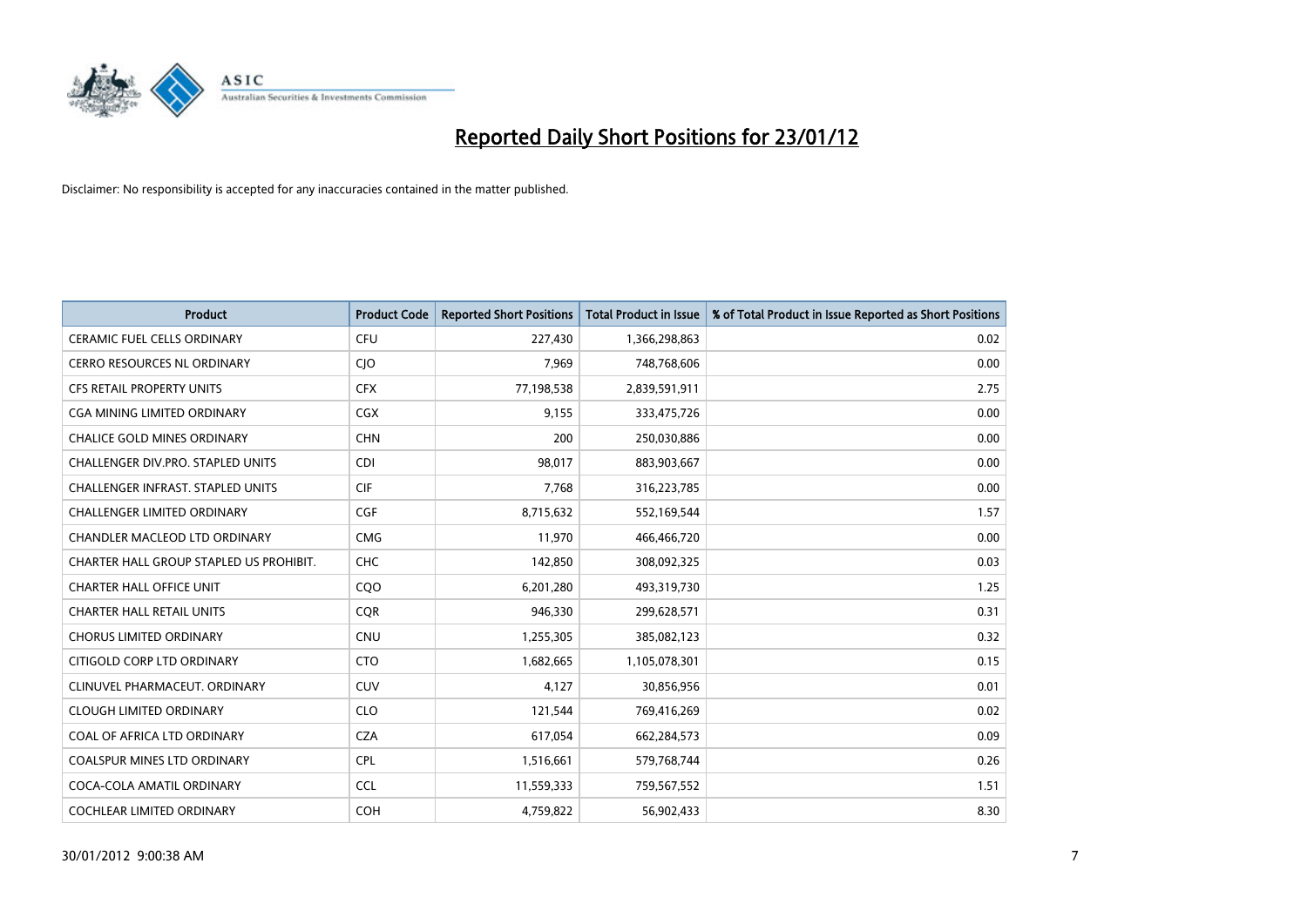

| <b>Product</b>                          | <b>Product Code</b> | <b>Reported Short Positions</b> | <b>Total Product in Issue</b> | % of Total Product in Issue Reported as Short Positions |
|-----------------------------------------|---------------------|---------------------------------|-------------------------------|---------------------------------------------------------|
| <b>COCKATOO COAL ORDINARY</b>           | <b>COK</b>          | 8,263,196                       | 1,016,196,908                 | 0.79                                                    |
| <b>COKAL LTD ORDINARY</b>               | <b>CKA</b>          | 1,367,594                       | 384,227,102                   | 0.35                                                    |
| <b>COLLINS FOODS LTD ORDINARY</b>       | <b>CKF</b>          | 34,926                          | 93,000,003                    | 0.04                                                    |
| COMMONWEALTH BANK, ORDINARY             | <b>CBA</b>          | 35,522,163                      | 1,581,280,593                 | 2.21                                                    |
| <b>COMMONWEALTH PROP ORDINARY UNITS</b> | <b>CPA</b>          | 23,755,439                      | 2,458,123,552                 | 0.98                                                    |
| <b>COMPASS RESOURCES ORDINARY</b>       | <b>CMR</b>          | 115,000                         | 1,403,744,100                 | 0.00                                                    |
| <b>COMPUTERSHARE LTD ORDINARY</b>       | <b>CPU</b>          | 7,498,086                       | 555,664,059                   | 1.32                                                    |
| CONSOLIDATED MEDIA, ORDINARY            | <b>CMI</b>          | 1,527,536                       | 561,834,996                   | 0.26                                                    |
| CONTANGO MICROCAP ORDINARY              | <b>CTN</b>          | 7,500                           | 147,467,406                   | 0.01                                                    |
| CONTINENTAL COAL LTD ORDINARY           | CCC                 | 49,035                          | 399,224,054                   | 0.01                                                    |
| <b>COOPER ENERGY LTD ORDINARY</b>       | <b>COE</b>          | 1,353,929                       | 292,791,528                   | 0.46                                                    |
| <b>COPPER STRIKE LTD ORDINARY</b>       | <b>CSE</b>          | 714                             | 129,455,571                   | 0.00                                                    |
| <b>CORDLIFE LIMITED ORDINARY</b>        | CBB                 | $\mathbf{1}$                    | 150,887,354                   | 0.00                                                    |
| <b>CREDIT CORP GROUP ORDINARY</b>       | <b>CCP</b>          | 9,680                           | 45,571,114                    | 0.02                                                    |
| <b>CROMWELL PROP STAPLED SECURITIES</b> | <b>CMW</b>          | 87,748                          | 1,112,401,436                 | 0.01                                                    |
| <b>CROWN LIMITED ORDINARY</b>           | <b>CWN</b>          | 3,428,137                       | 728,394,185                   | 0.47                                                    |
| <b>CSG LIMITED ORDINARY</b>             | CSV                 | 618,018                         | 282,567,499                   | 0.22                                                    |
| <b>CSL LIMITED ORDINARY</b>             | <b>CSL</b>          | 6,181,590                       | 519,894,533                   | 1.16                                                    |
| <b>CSR LIMITED ORDINARY</b>             | <b>CSR</b>          | 20,934,122                      | 506,000,315                   | 4.14                                                    |
| <b>CUDECO LIMITED ORDINARY</b>          | CDU                 | 2,628,101                       | 160,018,572                   | 1.63                                                    |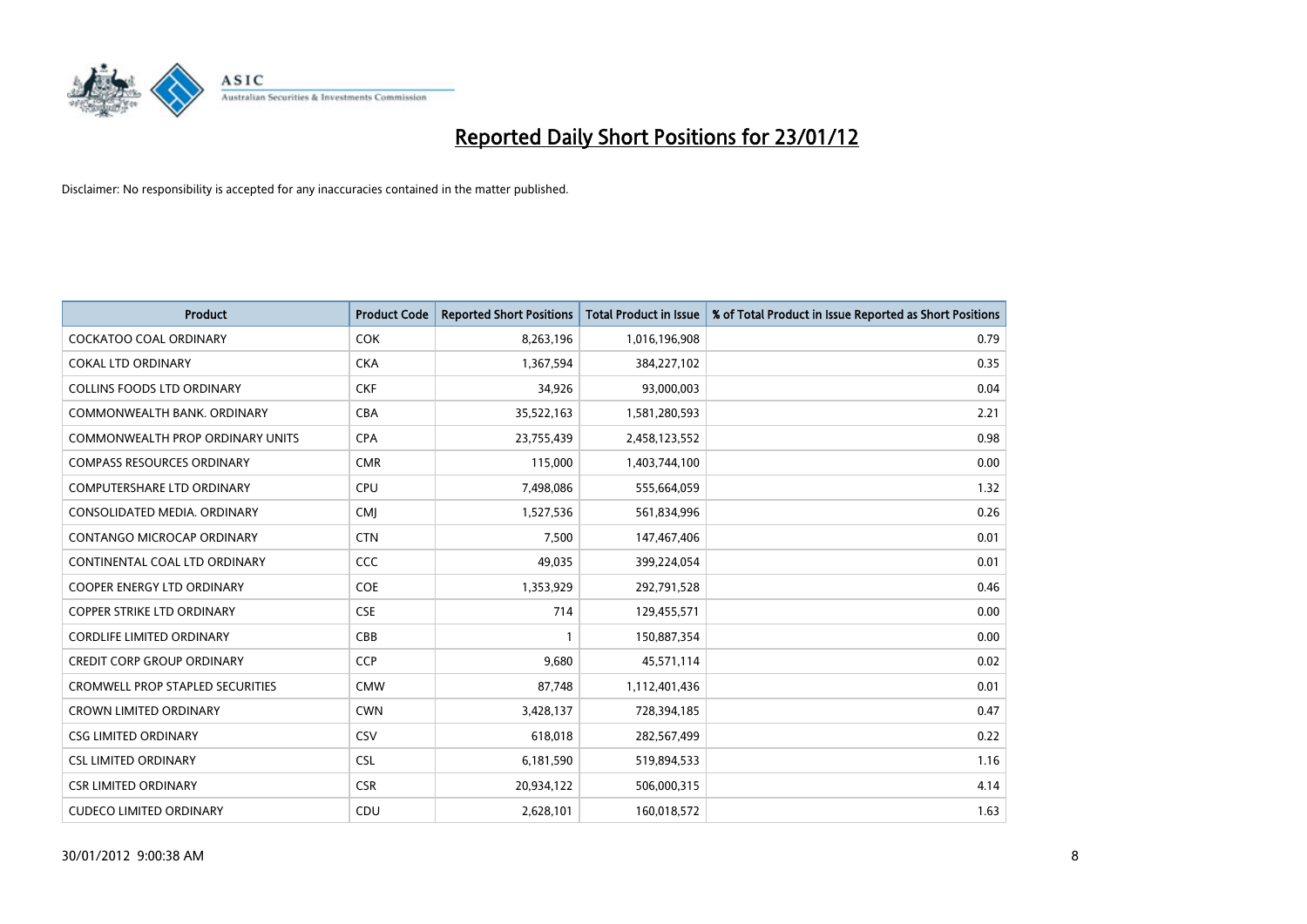

| <b>Product</b>                     | <b>Product Code</b> | <b>Reported Short Positions</b> | <b>Total Product in Issue</b> | % of Total Product in Issue Reported as Short Positions |
|------------------------------------|---------------------|---------------------------------|-------------------------------|---------------------------------------------------------|
| <b>CUSTOMERS LIMITED ORDINARY</b>  | <b>CUS</b>          | 16,429                          | 134,869,357                   | 0.01                                                    |
| DART ENERGY LTD ORDINARY           | <b>DTE</b>          | 6,479,105                       | 734,931,470                   | 0.88                                                    |
| DAVID JONES LIMITED ORDINARY       | <b>DJS</b>          | 54,588,681                      | 524,940,325                   | 10.40                                                   |
| DECMIL GROUP LIMITED ORDINARY      | <b>DCG</b>          | 120,599                         | 165,692,757                   | 0.06                                                    |
| DEEP YELLOW LIMITED ORDINARY       | <b>DYL</b>          | 15,876                          | 1,128,736,403                 | 0.00                                                    |
| DEVINE LIMITED ORDINARY            | <b>DVN</b>          | 1,011                           | 158,730,556                   | 0.00                                                    |
| DEXUS PROPERTY GROUP STAPLED UNITS | <b>DXS</b>          | 24,034,563                      | 4,839,024,176                 | 0.47                                                    |
| DISCOVERY METALS LTD ORDINARY      | <b>DML</b>          | 9,948,089                       | 442,128,231                   | 2.25                                                    |
| DOMINO PIZZA ENTERPR ORDINARY      | <b>DMP</b>          | 39,075                          | 69,174,674                    | 0.05                                                    |
| DOWNER EDI LIMITED ORDINARY        | <b>DOW</b>          | 6,274,446                       | 429,100,296                   | 1.45                                                    |
| DUET GROUP STAPLED US PROHIBIT.    | <b>DUE</b>          | 12,947,649                      | 1,091,628,341                 | 1.17                                                    |
| <b>DULUXGROUP LIMITED ORDINARY</b> | <b>DLX</b>          | 10,765,967                      | 367,456,259                   | 2.91                                                    |
| <b>DWS LTD ORDINARY</b>            | <b>DWS</b>          | 1,300                           | 132,362,763                   | 0.00                                                    |
| ECHO ENTERTAINMENT ORDINARY        | <b>EGP</b>          | 5,222,420                       | 688,019,737                   | 0.75                                                    |
| <b>ELDERS LIMITED ORDINARY</b>     | <b>ELD</b>          | 15,526,474                      | 448,598,480                   | 3.46                                                    |
| ELDORADO GOLD CORP CDI 1:1         | EAU                 | 37,067                          | 9,175,768                     | 0.39                                                    |
| ELEMENTAL MINERALS ORDINARY        | ELM                 | 359,996                         | 229,037,236                   | 0.14                                                    |
| ELEMENTOS LIMITED ORDINARY         | <b>ELT</b>          | 16                              | 82,383,526                    | 0.00                                                    |
| ELIXIR PETROLEUM LTD ORDINARY      | <b>EXR</b>          | 324,400                         | 217,288,472                   | 0.15                                                    |
| <b>EMECO HOLDINGS ORDINARY</b>     | <b>EHL</b>          | 896,854                         | 631,237,586                   | 0.14                                                    |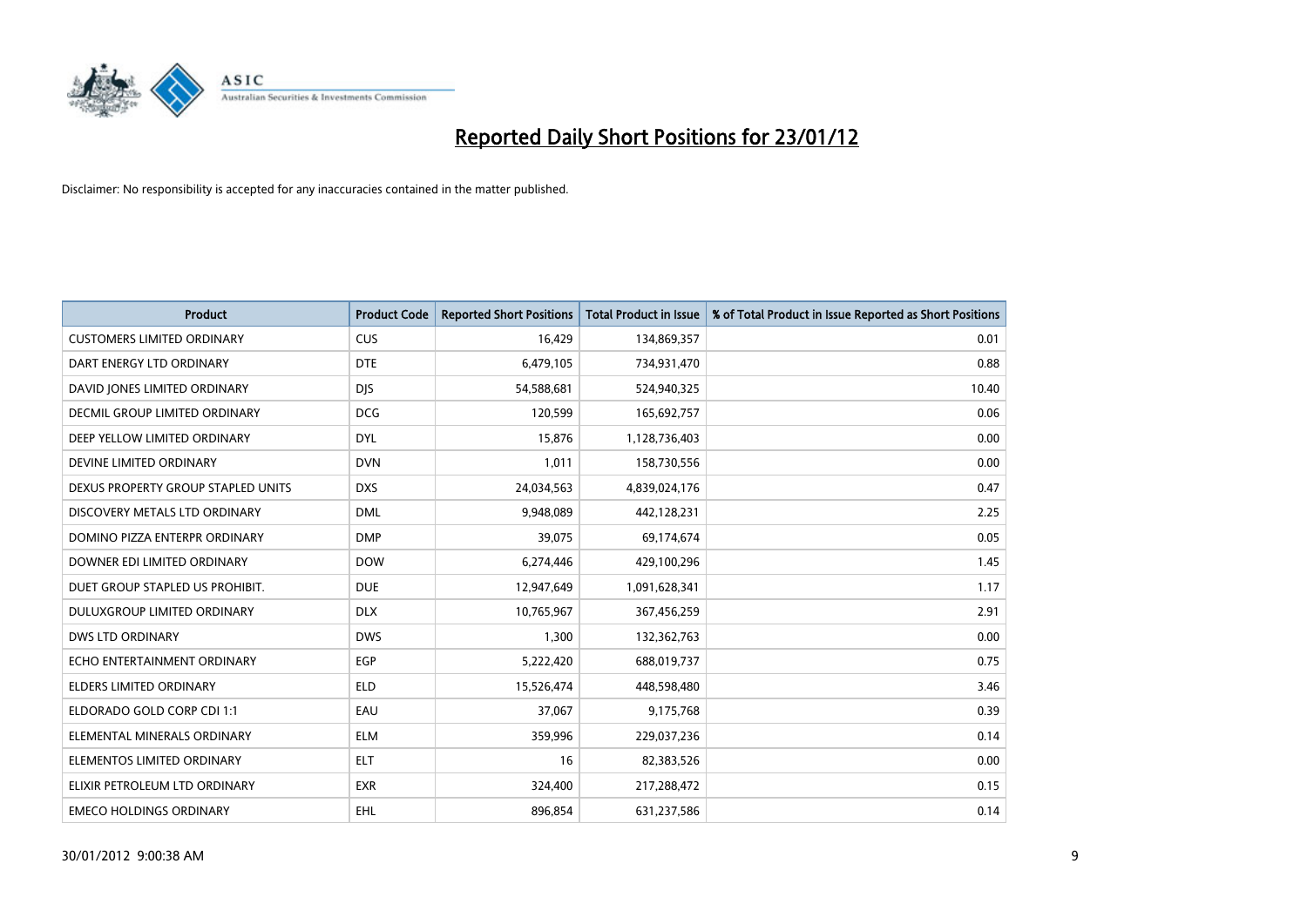

| <b>Product</b>                        | <b>Product Code</b> | <b>Reported Short Positions</b> | <b>Total Product in Issue</b> | % of Total Product in Issue Reported as Short Positions |
|---------------------------------------|---------------------|---------------------------------|-------------------------------|---------------------------------------------------------|
| <b>ENDEAVOUR MIN CORP CDI 1:1</b>     | <b>EVR</b>          | 22,931                          | 129,197,662                   | 0.01                                                    |
| ENERGY RESOURCES ORDINARY 'A'         | ERA                 | 3,483,214                       | 517,725,062                   | 0.65                                                    |
| <b>ENERGY WORLD CORPOR, ORDINARY</b>  | <b>EWC</b>          | 20,998,465                      | 1,734,166,672                 | 1.22                                                    |
| <b>ENTEK ENERGY LTD ORDINARY</b>      | ETE                 | 489,903                         | 510,657,387                   | 0.10                                                    |
| <b>ENTELLECT LIMITED ORDINARY</b>     | <b>ESN</b>          | 464,050                         | 985,337,932                   | 0.05                                                    |
| <b>ENVESTRA LIMITED ORDINARY</b>      | <b>ENV</b>          | 1,454,390                       | 1,547,890,032                 | 0.09                                                    |
| EVOLUTION MINING LTD ORDINARY         | <b>EVN</b>          | 1,034,564                       | 700,995,107                   | 0.14                                                    |
| EXOMA ENERGY LIMITED ORDINARY         | <b>EXE</b>          | 281,678                         | 417,357,759                   | 0.07                                                    |
| <b>EXTRACT RESOURCES ORDINARY</b>     | <b>EXT</b>          | 903,293                         | 251,159,163                   | 0.35                                                    |
| FAIRFAX MEDIA LTD ORDINARY            | <b>FXI</b>          | 292,046,944                     | 2,351,955,725                 | 12.42                                                   |
| FANTASTIC HOLDINGS ORDINARY           | <b>FAN</b>          | 1,220                           | 102,739,538                   | 0.00                                                    |
| <b>FAR LTD ORDINARY</b>               | <b>FAR</b>          | 21,000,000                      | 2,150,080,157                 | 0.98                                                    |
| FISHER & PAYKEL APP. ORDINARY         | <b>FPA</b>          | 18,298                          | 724,235,162                   | 0.00                                                    |
| FKP PROPERTY GROUP STAPLED SECURITIES | <b>FKP</b>          | 25,986,001                      | 1,197,968,723                 | 2.15                                                    |
| FLEETWOOD CORP ORDINARY               | <b>FWD</b>          | 231,827                         | 58,850,214                    | 0.40                                                    |
| FLETCHER BUILDING ORDINARY            | <b>FBU</b>          | 10,889,957                      | 680,739,504                   | 1.60                                                    |
| FLEXIGROUP LIMITED ORDINARY           | FXL                 | 44,474                          | 279,268,329                   | 0.01                                                    |
| <b>FLIGHT CENTRE ORDINARY</b>         | <b>FLT</b>          | 9,530,577                       | 100,005,264                   | 9.52                                                    |
| FLINDERS MINES LTD ORDINARY           | <b>FMS</b>          | 30,329,938                      | 1,821,300,404                 | 1.67                                                    |
| FOCUS MINERALS LTD ORDINARY           | <b>FML</b>          | 406,618                         | 4,320,773,701                 | 0.00                                                    |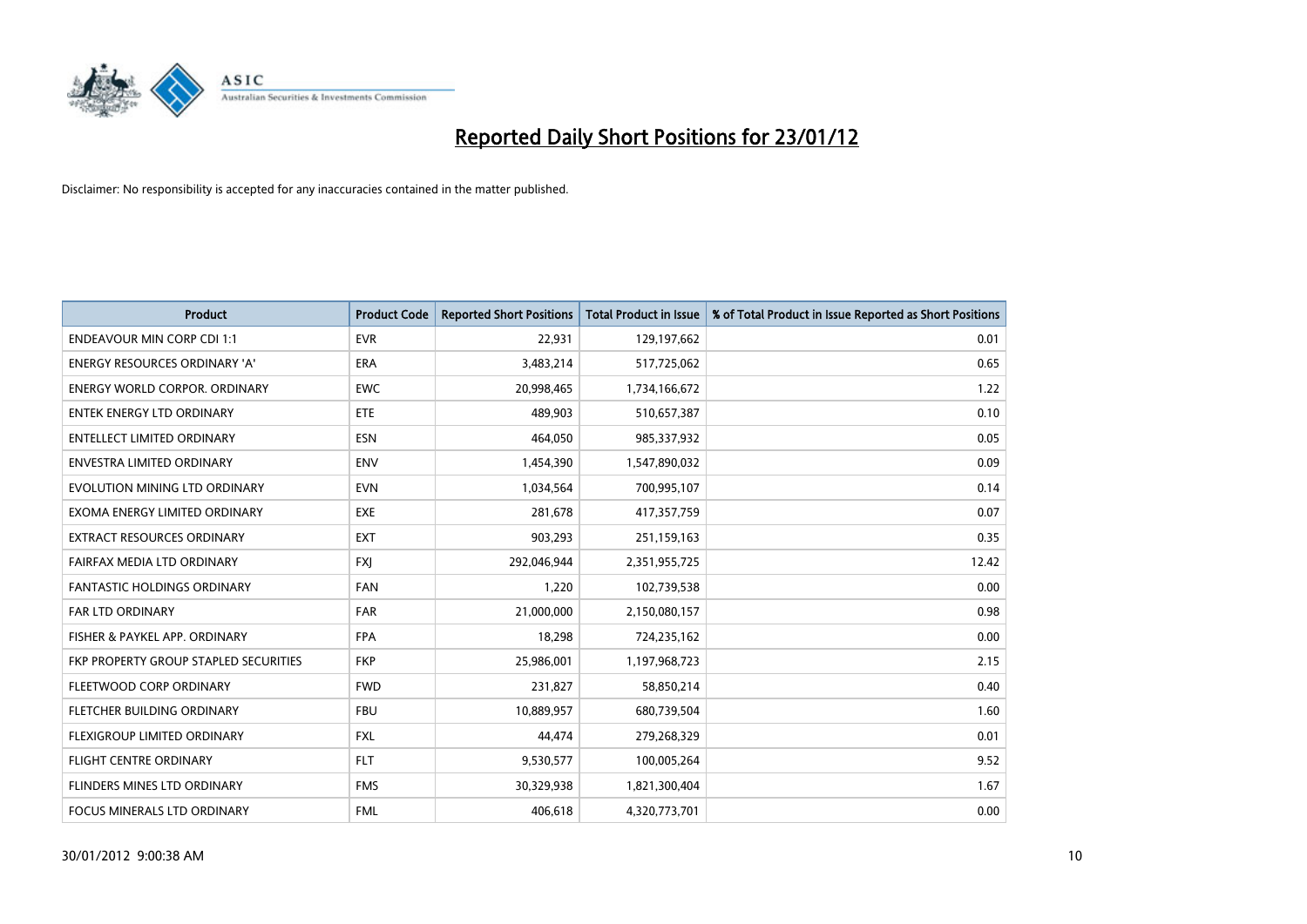

| <b>Product</b>                                   | <b>Product Code</b> | <b>Reported Short Positions</b> | <b>Total Product in Issue</b> | % of Total Product in Issue Reported as Short Positions |
|--------------------------------------------------|---------------------|---------------------------------|-------------------------------|---------------------------------------------------------|
| <b>FORGE GROUP LIMITED ORDINARY</b>              | FGE                 | 99.494                          | 83,469,014                    | 0.12                                                    |
| <b>FORTE ENERGY NL ORDINARY</b>                  | <b>FTE</b>          | 2,667,039                       | 695,589,311                   | 0.38                                                    |
| <b>FORTESCUE METALS GRP ORDINARY</b>             | <b>FMG</b>          | 82,804,121                      | 3,113,798,659                 | 2.64                                                    |
| FUNTASTIC LIMITED ORDINARY                       | <b>FUN</b>          | 322,528                         | 340,997,682                   | 0.09                                                    |
| <b>G.U.D. HOLDINGS ORDINARY</b>                  | GUD                 | 446,961                         | 70,107,387                    | 0.62                                                    |
| <b>GALAXY RESOURCES ORDINARY</b>                 | <b>GXY</b>          | 2,816,254                       | 323,327,000                   | 0.85                                                    |
| <b>GEODYNAMICS LIMITED ORDINARY</b>              | GDY                 | 279,159                         | 363,690,627                   | 0.08                                                    |
| <b>GINDALBIE METALS LTD ORDINARY</b>             | <b>GBG</b>          | 28,254,491                      | 1,247,487,454                 | 2.26                                                    |
| <b>GLOBAL MINING ORDINARY</b>                    | <b>GMI</b>          | 8,951                           | 182,363,570                   | 0.00                                                    |
| <b>GLOUCESTER COAL ORDINARY</b>                  | GCL                 | 1,318,297                       | 202,905,967                   | 0.66                                                    |
| <b>GME RESOURCES LTD ORDINARY</b>                | <b>GME</b>          | 800                             | 322,635,902                   | 0.00                                                    |
| <b>GOLDEN WEST RESOURCE ORDINARY</b>             | <b>GWR</b>          | 1,617                           | 192,142,447                   | 0.00                                                    |
| <b>GOODMAN FIELDER, ORDINARY</b>                 | <b>GFF</b>          | 88,473,789                      | 1,955,559,207                 | 4.54                                                    |
| <b>GOODMAN GROUP STAPLED US PROHIBIT.</b>        | <b>GMG</b>          | 28,177,875                      | 7,699,816,741                 | 0.36                                                    |
| <b>GPT GROUP STAPLED SEC.</b>                    | GPT                 | 20,742,864                      | 1,812,767,108                 | 1.15                                                    |
| <b>GRAINCORP LIMITED A CLASS ORDINARY</b>        | <b>GNC</b>          | 695,513                         | 198,318,900                   | 0.34                                                    |
| <b>GRANGE RESOURCES. ORDINARY</b>                | GRR                 | 122,384                         | 1,154,359,727                 | 0.00                                                    |
| <b>GREENCAP LIMITED ORDINARY</b>                 | GCG                 | 1                               | 262,515,385                   | 0.00                                                    |
| <b>GREENLAND MIN EN LTD ORDINARY</b>             | GGG                 | 3,279,248                       | 416,390,488                   | 0.77                                                    |
| <b>GROWTHPOINT PROPERTY ORD/UNIT STAPLED SEC</b> | GOZ                 | 76,559                          | 291,904,374                   | 0.03                                                    |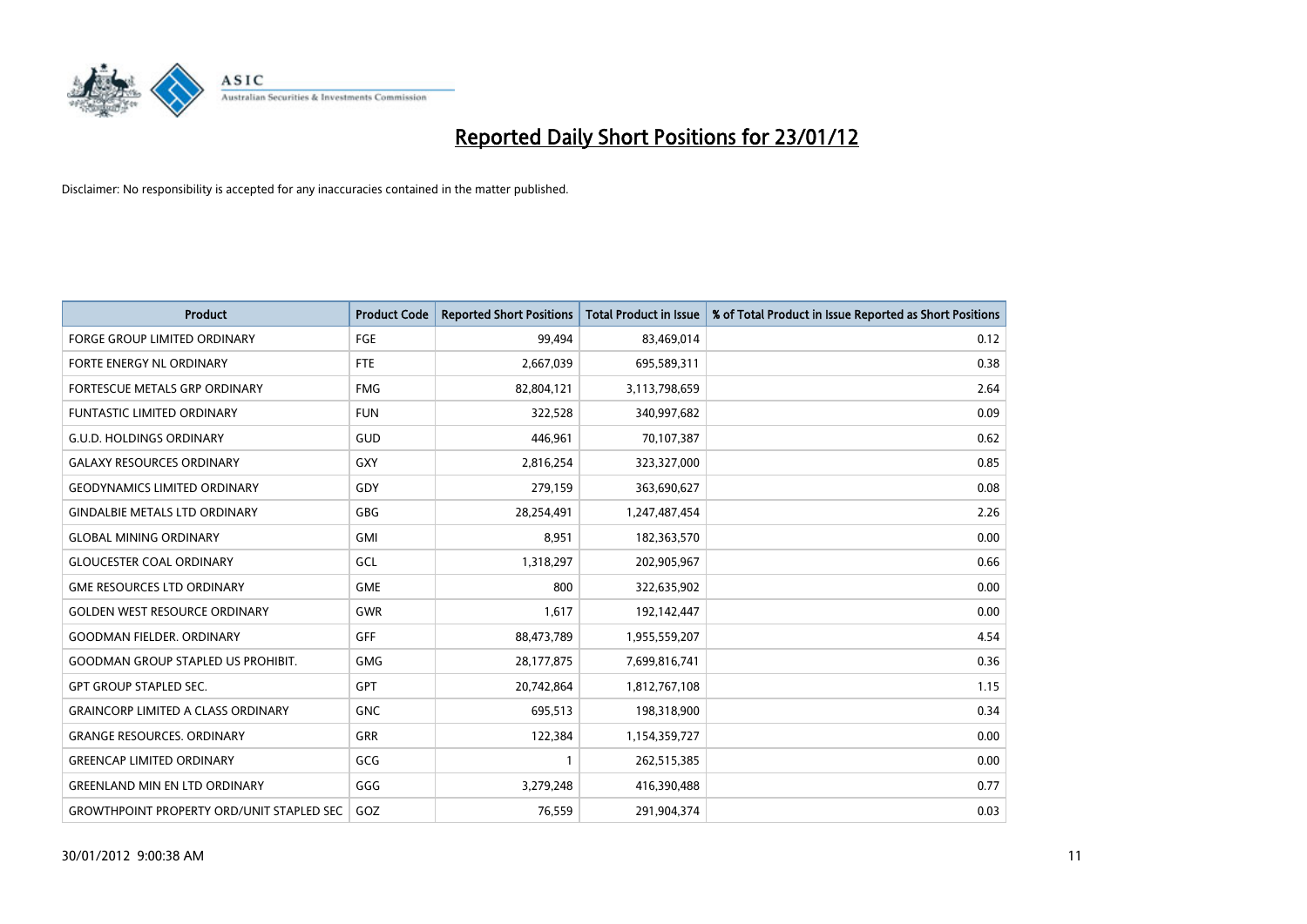

| <b>Product</b>                        | <b>Product Code</b> | <b>Reported Short Positions</b> | <b>Total Product in Issue</b> | % of Total Product in Issue Reported as Short Positions |
|---------------------------------------|---------------------|---------------------------------|-------------------------------|---------------------------------------------------------|
| <b>GRYPHON MINERALS LTD ORDINARY</b>  | GRY                 | 1,152,526                       | 348,164,983                   | 0.34                                                    |
| <b>GUILDFORD COAL LTD ORDINARY</b>    | <b>GUF</b>          | 1,331,234                       | 230,523,734                   | 0.58                                                    |
| <b>GUINNESS PEAT GROUP. CDI 1:1</b>   | <b>GPG</b>          | 54                              | 282,039,580                   | 0.00                                                    |
| <b>GUNNS LIMITED ORDINARY</b>         | <b>GNS</b>          | 42,511,104                      | 848,401,559                   | 4.99                                                    |
| <b>GWA GROUP LTD ORDINARY</b>         | <b>GWA</b>          | 11,739,628                      | 301,525,014                   | 3.88                                                    |
| <b>HARVEY NORMAN ORDINARY</b>         | <b>HVN</b>          | 64,406,772                      | 1,062,316,784                 | 6.07                                                    |
| HASTIE GROUP LIMITED ORDINARY         | <b>HST</b>          | 232,234                         | 137,353,504                   | 0.16                                                    |
| HASTINGS DIVERSIFIED STAPLED SECURITY | <b>HDF</b>          | 1,840,354                       | 530,001,072                   | 0.35                                                    |
| HAVILAH RESOURCES NL ORDINARY         | <b>HAV</b>          | 60,877                          | 101,311,223                   | 0.06                                                    |
| <b>HEARTWARE INT INC CDI 35:1</b>     | <b>HIN</b>          | 272,008                         | 43,772,855                    | 0.62                                                    |
| <b>HENDERSON GROUP CDI 1:1</b>        | <b>HGG</b>          | 11,637,544                      | 666,703,844                   | 1.73                                                    |
| HFA HOLDINGS LIMITED ORDINARY         | <b>HFA</b>          | 16,273                          | 117,332,831                   | 0.01                                                    |
| <b>HIGHLANDS PACIFIC ORDINARY</b>     | <b>HIG</b>          | 2,459,484                       | 686,082,148                   | 0.36                                                    |
| HILLGROVE RES LTD ORDINARY            | <b>HGO</b>          | 7,643,980                       | 793,698,575                   | 0.96                                                    |
| HILLS HOLDINGS LTD ORDINARY           | HIL                 | 3,701,825                       | 246,349,244                   | 1.51                                                    |
| HORIZON OIL LIMITED ORDINARY          | <b>HZN</b>          | 22,244,811                      | 1,130,811,515                 | 1.96                                                    |
| <b>ICON ENERGY LIMITED ORDINARY</b>   | <b>ICN</b>          | 4,130                           | 469,301,394                   | 0.00                                                    |
| <b>IINET LIMITED ORDINARY</b>         | <b>IIN</b>          | 158,814                         | 148,896,183                   | 0.11                                                    |
| <b>ILUKA RESOURCES ORDINARY</b>       | <b>ILU</b>          | 18,383,365                      | 418,700,517                   | 4.36                                                    |
| <b>IMDEX LIMITED ORDINARY</b>         | <b>IMD</b>          | 704,374                         | 205,055,435                   | 0.34                                                    |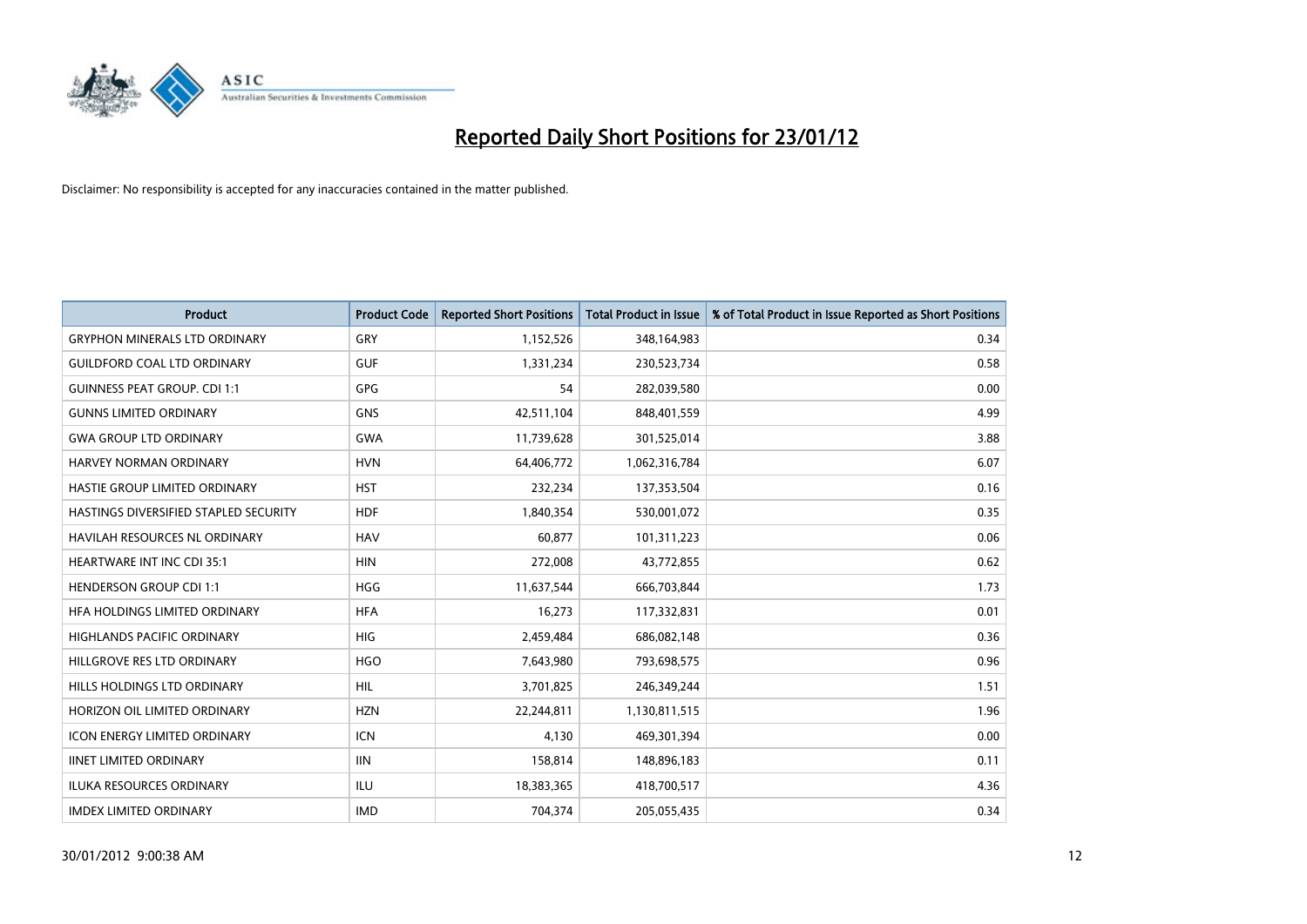

| <b>Product</b>                                | <b>Product Code</b> | <b>Reported Short Positions</b> | <b>Total Product in Issue</b> | % of Total Product in Issue Reported as Short Positions |
|-----------------------------------------------|---------------------|---------------------------------|-------------------------------|---------------------------------------------------------|
| IMF (AUSTRALIA) LTD ORDINARY                  | <b>IMF</b>          | 329,821                         | 123,828,193                   | 0.26                                                    |
| <b>IMX RESOURCES LTD ORDINARY</b>             | <b>IXR</b>          | 20,000                          | 262,612,803                   | 0.01                                                    |
| <b>INCITEC PIVOT ORDINARY</b>                 | IPL                 | 3,621,940                       | 1,628,730,107                 | 0.22                                                    |
| INDEPENDENCE GROUP ORDINARY                   | <b>IGO</b>          | 6,361,887                       | 232,525,035                   | 2.73                                                    |
| <b>INDOPHIL RESOURCES ORDINARY</b>            | <b>IRN</b>          | 1,167,506                       | 1,062,104,527                 | 0.09                                                    |
| <b>INDUSTREA LIMITED ORDINARY</b>             | <b>IDL</b>          | 942,511                         | 368,992,435                   | 0.25                                                    |
| <b>INFIGEN ENERGY STAPLED SECURITIES</b>      | <b>IFN</b>          | 5,458,540                       | 762,265,972                   | 0.73                                                    |
| ING RE COM GROUP STAPLED SECURITIES           | ILF.                | 3,583                           | 441,029,194                   | 0.00                                                    |
| <b>INSURANCE AUSTRALIA ORDINARY</b>           | IAG                 | 5,131,133                       | 2,079,034,021                 | 0.22                                                    |
| INTEGRA MINING LTD, ORDINARY                  | <b>IGR</b>          | 4,867,422                       | 846,293,881                   | 0.58                                                    |
| <b>INTREPID MINES ORDINARY</b>                | <b>IAU</b>          | 6,364,984                       | 523,827,541                   | 1.20                                                    |
| <b>INVESTA OFFICE FUND STAPLED SECURITIES</b> | <b>IOF</b>          | 7,822,413                       | 2,657,463,999                 | 0.27                                                    |
| <b>INVOCARE LIMITED ORDINARY</b>              | <b>IVC</b>          | 1,887,929                       | 110,030,298                   | 1.70                                                    |
| <b>ION LIMITED ORDINARY</b>                   | <b>ION</b>          | 164,453                         | 256,365,105                   | 0.06                                                    |
| <b>IOOF HOLDINGS LTD ORDINARY</b>             | IFL                 | 783,456                         | 229,794,395                   | 0.36                                                    |
| <b>IRESS MARKET TECH. ORDINARY</b>            | <b>IRE</b>          | 1,511,246                       | 127,036,010                   | 1.18                                                    |
| <b>IRON ORE HOLDINGS ORDINARY</b>             | <b>IOH</b>          | 14,525                          | 166,087,005                   | 0.01                                                    |
| ISHARES MSCI AUS 200 ISHARES MSCI AUS 200     | <b>IOZ</b>          | 74,090                          | 2,927,373                     | 2.53                                                    |
| ISHARES S&P HIGH DIV ISHARES S&P HIGH DIV     | <b>IHD</b>          | 69,754                          | 2,503,027                     | 2.79                                                    |
| ISHARES SMALL ORDS ISHARES SMALL ORDS         | <b>ISO</b>          | 931,556                         | 5,403,165                     | 17.24                                                   |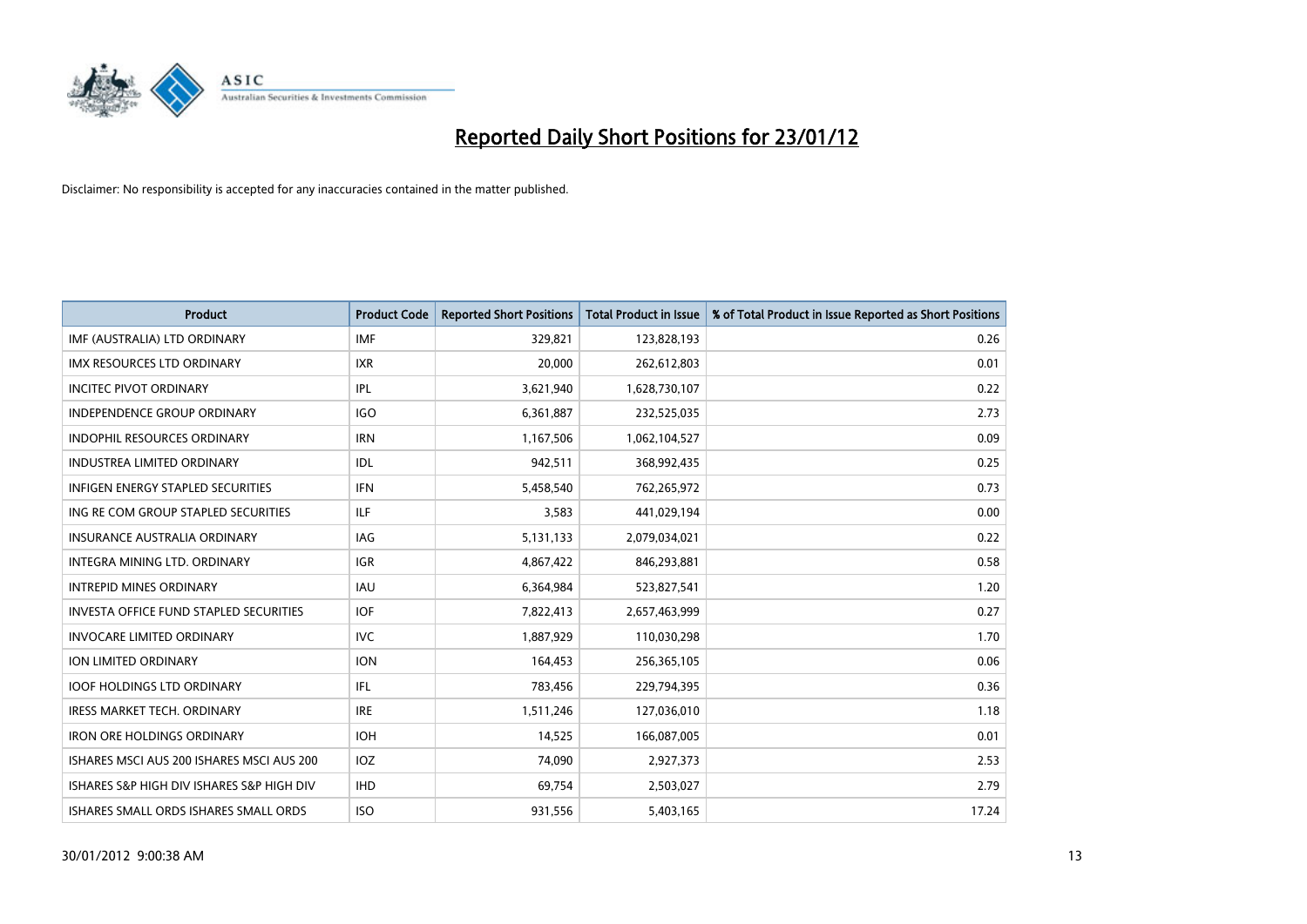

| <b>Product</b>                           | <b>Product Code</b> | <b>Reported Short Positions</b> | <b>Total Product in Issue</b> | % of Total Product in Issue Reported as Short Positions |
|------------------------------------------|---------------------|---------------------------------|-------------------------------|---------------------------------------------------------|
| <b>IVANHOE AUSTRALIA ORDINARY</b>        | <b>IVA</b>          | 2,248,398                       | 552,385,295                   | 0.40                                                    |
| JAMES HARDIE INDUST CHESS DEPOSITARY INT | <b>IHX</b>          | 17,625,295                      | 435,746,077                   | 4.02                                                    |
| <b>JAMESON RESOURCES ORDINARY</b>        | JAL                 | 1,600,000                       | 142,001,227                   | 1.13                                                    |
| <b>JB HI-FI LIMITED ORDINARY</b>         | <b>JBH</b>          | 22,211,566                      | 98,833,643                    | 22.48                                                   |
| <b>KAGARA LTD ORDINARY</b>               | KZL                 | 13,276,663                      | 798,953,117                   | 1.65                                                    |
| KAROON GAS AUSTRALIA ORDINARY            | <b>KAR</b>          | 2,870,591                       | 221,420,769                   | 1.30                                                    |
| KATHMANDU HOLD LTD ORDINARY              | <b>KMD</b>          | 1,268,820                       | 200,000,000                   | 0.63                                                    |
| <b>KBL MINING LIMITED ORDINARY</b>       | <b>KBL</b>          | 1,820                           | 168,032,869                   | 0.00                                                    |
| <b>KEYBRIDGE CAPITAL ORDINARY</b>        | <b>KBC</b>          | 6,000                           | 172,070,564                   | 0.00                                                    |
| KINGSGATE CONSOLID. ORDINARY             | <b>KCN</b>          | 3,710,443                       | 140,872,908                   | 2.63                                                    |
| KINGSROSE MINING LTD ORDINARY            | <b>KRM</b>          | 256,573                         | 271,985,968                   | 0.08                                                    |
| LEIGHTON HOLDINGS ORDINARY               | LEI                 | 6,625,767                       | 337,087,596                   | 1.93                                                    |
| LEND LEASE GROUP UNIT/ORD STAPLED        | <b>LLC</b>          | 1,791,593                       | 571,804,090                   | 0.29                                                    |
| LINC ENERGY LTD ORDINARY                 | <b>LNC</b>          | 14,447,168                      | 504,487,631                   | 2.85                                                    |
| LIQUEFIED NATURAL ORDINARY               | LNG                 | 272,800                         | 267,699,015                   | 0.10                                                    |
| <b>LYNAS CORPORATION ORDINARY</b>        | <b>LYC</b>          | 132,314,551                     | 1,713,846,913                 | 7.73                                                    |
| M2 TELECOMMUNICATION ORDINARY            | <b>MTU</b>          | 154,257                         | 124,493,385                   | 0.11                                                    |
| MACMAHON HOLDINGS ORDINARY               | <b>MAH</b>          | 2,589,650                       | 738,631,705                   | 0.36                                                    |
| MACO ATLAS ROADS GRP ORDINARY STAPLED    | <b>MQA</b>          | 10,734,197                      | 464,279,594                   | 2.31                                                    |
| MACQUARIE GROUP LTD ORDINARY             | <b>MOG</b>          | 8,306,730                       | 348,580,949                   | 2.37                                                    |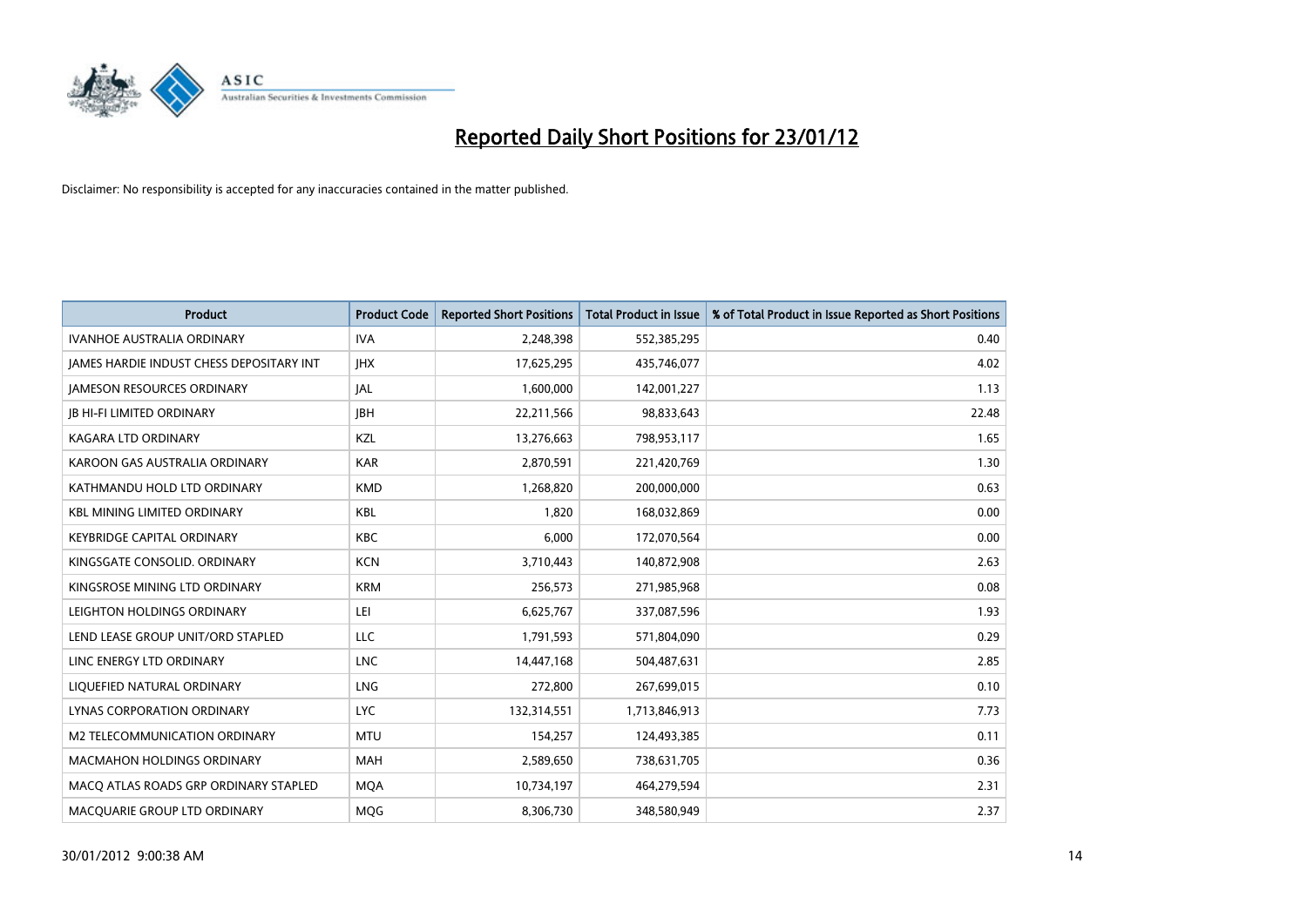

| <b>Product</b>                       | <b>Product Code</b> | <b>Reported Short Positions</b> | <b>Total Product in Issue</b> | % of Total Product in Issue Reported as Short Positions |
|--------------------------------------|---------------------|---------------------------------|-------------------------------|---------------------------------------------------------|
| MARENGO MINING ORDINARY              | <b>MGO</b>          | 39,850                          | 1,002,399,863                 | 0.00                                                    |
| <b>MATRIX C &amp; E LTD ORDINARY</b> | <b>MCE</b>          | 625,900                         | 77,081,507                    | 0.80                                                    |
| MCMILLAN SHAKESPEARE ORDINARY        | <b>MMS</b>          | 94,047                          | 70,639,319                    | 0.13                                                    |
| MCPHERSON'S LTD ORDINARY             | <b>MCP</b>          | 15,360                          | 72,401,758                    | 0.02                                                    |
| MEDUSA MINING LTD ORDINARY           | <b>MML</b>          | 1,139,263                       | 188,903,911                   | 0.60                                                    |
| MELBOURNE IT LIMITED ORDINARY        | <b>MLB</b>          | 136,142                         | 81,352,178                    | 0.17                                                    |
| MEO AUSTRALIA LTD ORDINARY           | <b>MEO</b>          | 10,550,251                      | 539,913,260                   | 1.96                                                    |
| MERMAID MARINE ORDINARY              | <b>MRM</b>          | 307,343                         | 217,833,136                   | 0.15                                                    |
| MESOBLAST LIMITED ORDINARY           | <b>MSB</b>          | 7,288,201                       | 282,288,361                   | 2.61                                                    |
| METALS X LIMITED ORDINARY            | <b>MLX</b>          | 635,840                         | 1,324,600,410                 | 0.05                                                    |
| METCASH LIMITED ORDINARY             | <b>MTS</b>          | 30,542,224                      | 771,345,864                   | 3.92                                                    |
| METGASCO LIMITED ORDINARY            | <b>MEL</b>          | 333,298                         | 338,592,672                   | 0.10                                                    |
| METMINCO LIMITED ORDINARY            | <b>MNC</b>          | 9,589,790                       | 1,749,541,573                 | 0.55                                                    |
| MHM METALS LIMITED ORDINARY          | <b>MHM</b>          | 14,100                          | 103,807,493                   | 0.01                                                    |
| MICLYN EXP OFFSHR ORDINARY           | <b>MIO</b>          | 19,297                          | 278,515,705                   | 0.01                                                    |
| MINCOR RESOURCES NL ORDINARY         | <b>MCR</b>          | 1,034,010                       | 195,818,871                   | 0.52                                                    |
| MINEMAKERS LIMITED ORDINARY          | <b>MAK</b>          | 33,696                          | 228,236,727                   | 0.01                                                    |
| MINERAL DEPOSITS ORDINARY            | <b>MDL</b>          | 134,403                         | 83,538,786                    | 0.17                                                    |
| MINERAL RESOURCES, ORDINARY          | <b>MIN</b>          | 794,190                         | 184,698,489                   | 0.43                                                    |
| MIRABELA NICKEL LTD ORDINARY         | <b>MBN</b>          | 12,077,214                      | 491,781,237                   | 2.43                                                    |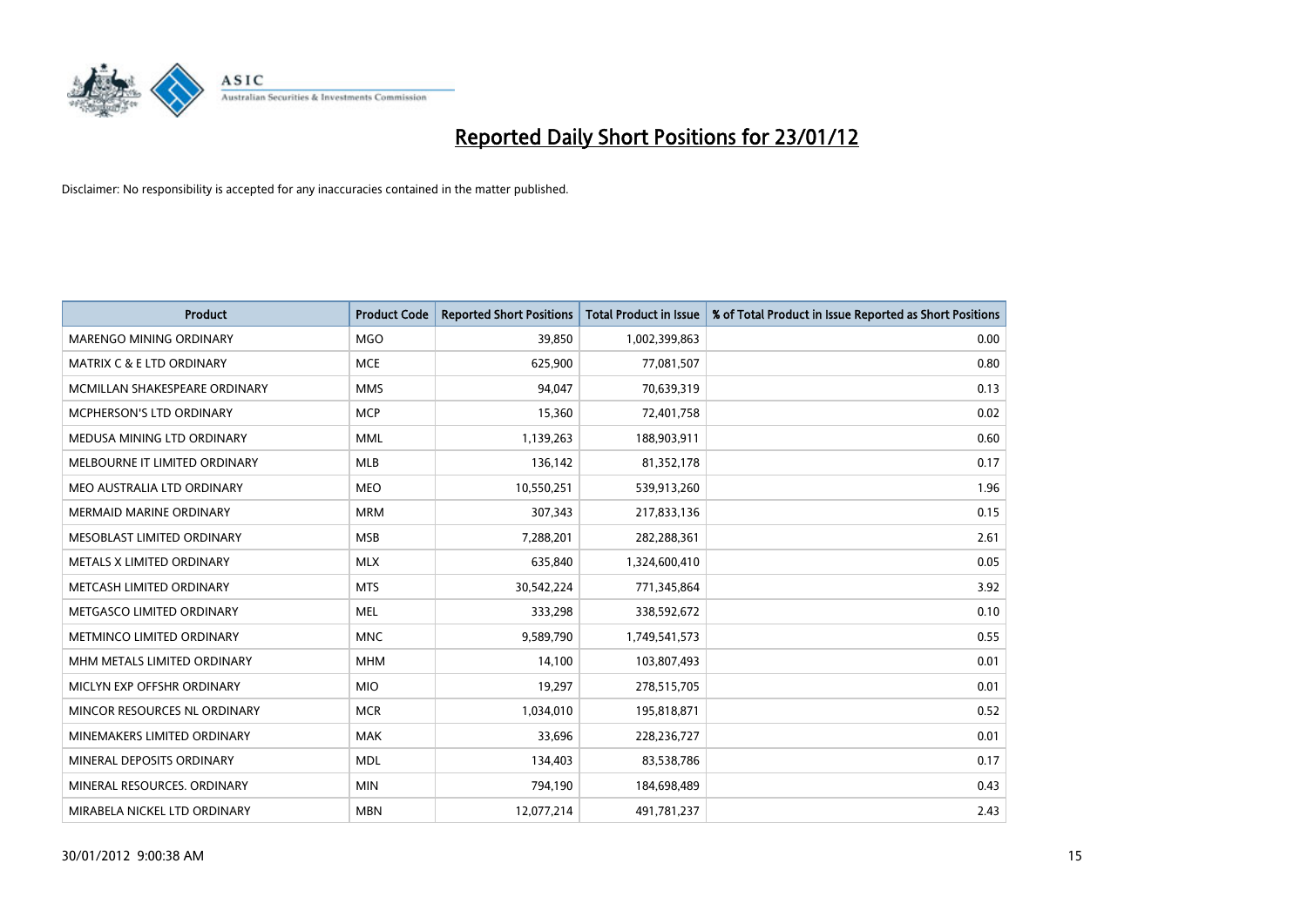

| <b>Product</b>                    | <b>Product Code</b> | <b>Reported Short Positions</b> | <b>Total Product in Issue</b> | % of Total Product in Issue Reported as Short Positions |
|-----------------------------------|---------------------|---------------------------------|-------------------------------|---------------------------------------------------------|
| MIRVAC GROUP STAPLED SECURITIES   | <b>MGR</b>          | 21,064,693                      | 3,416,996,915                 | 0.59                                                    |
| MOLOPO ENERGY LTD ORDINARY        | <b>MPO</b>          | 876,108                         | 245,579,810                   | 0.35                                                    |
| MOLY MINES LIMITED ORDINARY       | <b>MOL</b>          | 116,675                         | 384,893,989                   | 0.03                                                    |
| MONADELPHOUS GROUP ORDINARY       | <b>MND</b>          | 1,539,822                       | 88,674,327                    | 1.75                                                    |
| MORTGAGE CHOICE LTD ORDINARY      | <b>MOC</b>          | 2,104,508                       | 119,948,255                   | 1.75                                                    |
| <b>MOUNT GIBSON IRON ORDINARY</b> | <b>MGX</b>          | 5,785,930                       | 1,082,570,693                 | 0.52                                                    |
| MSF SUGAR LIMITED ORDINARY        | <b>MSF</b>          | 19,441                          | 69,248,422                    | 0.03                                                    |
| MULTIPLEX SITES SITES             | <b>MXUPA</b>        | 22                              | 4,500,000                     | 0.00                                                    |
| MURCHISON METALS LTD ORDINARY     | <b>MMX</b>          | 5,476,388                       | 444,447,777                   | 1.21                                                    |
| MYER HOLDINGS LTD ORDINARY        | <b>MYR</b>          | 73,945,643                      | 583,384,551                   | 12.65                                                   |
| MYSTATE LIMITED ORDINARY          | <b>MYS</b>          | 3,638                           | 86,963,862                    | 0.00                                                    |
| NATIONAL AUST, BANK ORDINARY      | <b>NAB</b>          | 14,538,565                      | 2,238,481,005                 | 0.60                                                    |
| NATURAL FUEL LIMITED ORDINARY     | <b>NFL</b>          | $\mathbf{1}$                    | 1,121,912                     | 0.00                                                    |
| NAVIGATOR RESOURCES ORDINARY      | <b>NAV</b>          | 500                             | 2,222,216,576                 | 0.00                                                    |
| NAVITAS LIMITED ORDINARY          | <b>NVT</b>          | 4,332,613                       | 375,318,628                   | 1.13                                                    |
| NEPTUNE MARINE ORDINARY           | <b>NMS</b>          | 182,253                         | 1,748,545,632                 | 0.01                                                    |
| NEW HOPE CORPORATION ORDINARY     | <b>NHC</b>          | 1,695                           | 830,411,534                   | 0.00                                                    |
| NEWCREST MINING ORDINARY          | <b>NCM</b>          | 1,484,532                       | 765,849,811                   | 0.17                                                    |
| NEWS CORP A NON-VOTING CDI        | <b>NWSLV</b>        | 3,055,951                       | 1,682,245,446                 | 0.18                                                    |
| NEWS CORP B VOTING CDI            | <b>NWS</b>          | 3,175,264                       | 798,520,953                   | 0.40                                                    |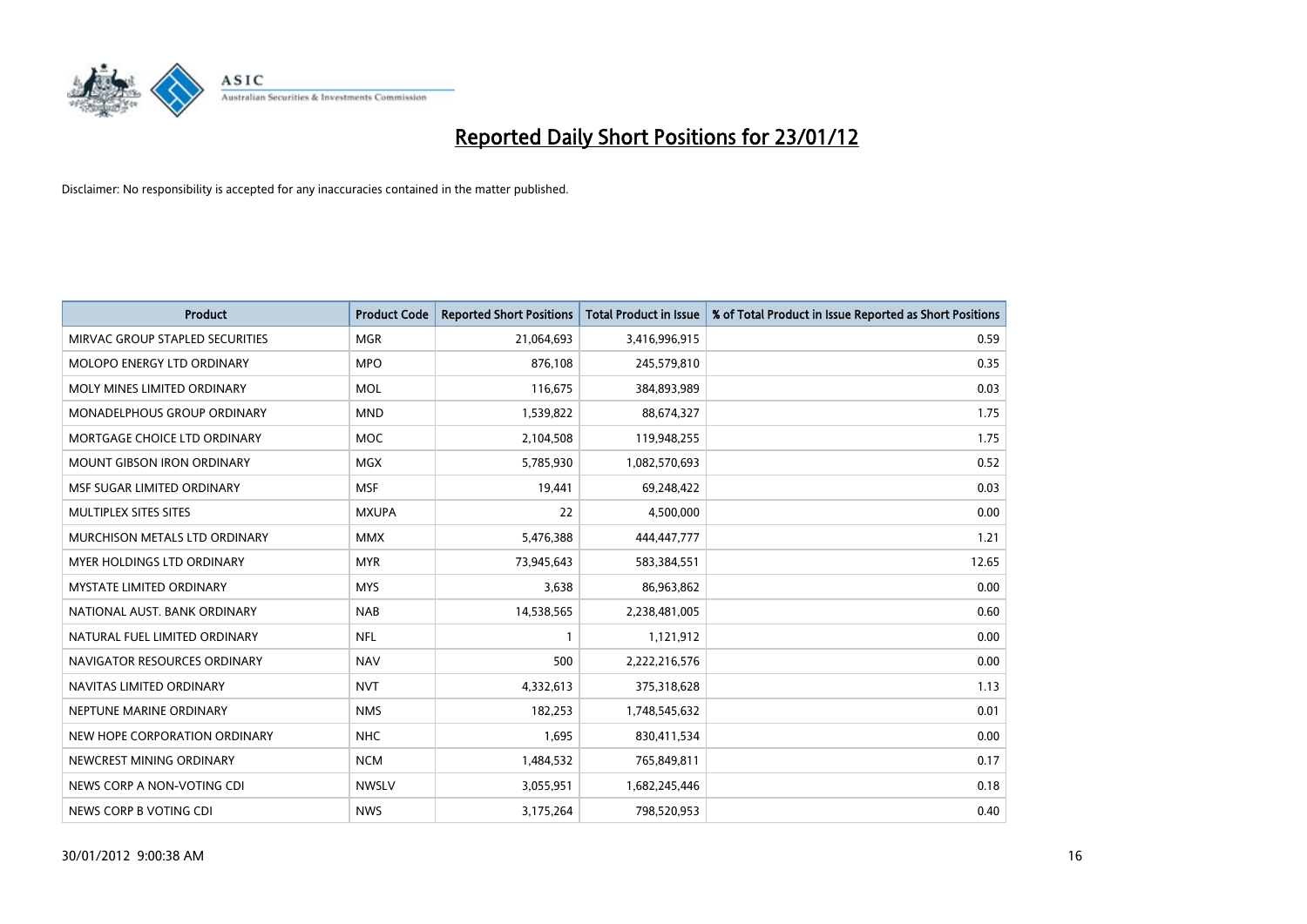

| <b>Product</b>                        | <b>Product Code</b> | <b>Reported Short Positions</b> | <b>Total Product in Issue</b> | % of Total Product in Issue Reported as Short Positions |
|---------------------------------------|---------------------|---------------------------------|-------------------------------|---------------------------------------------------------|
| NEXBIS LIMITED ORDINARY               | <b>NBS</b>          | 63,733                          | 798,356,704                   | 0.01                                                    |
| NEXTDC LIMITED ORDINARY               | <b>NXT</b>          | 2,034                           | 123,533,558                   | 0.00                                                    |
| NEXUS ENERGY LIMITED ORDINARY         | <b>NXS</b>          | 6,003,372                       | 1,326,821,159                 | 0.44                                                    |
| NIB HOLDINGS LIMITED ORDINARY         | <b>NHF</b>          | 121,252                         | 466,733,110                   | 0.02                                                    |
| NIDO PETROLEUM ORDINARY               | <b>NDO</b>          | 105,293                         | 1,389,163,151                 | 0.01                                                    |
| NOBLE MINERAL RES ORDINARY            | <b>NMG</b>          | 1,338,253                       | 523,312,570                   | 0.25                                                    |
| NORTHERN IRON LTD ORDINARY            | <b>NFE</b>          | 776,856                         | 369,980,113                   | 0.20                                                    |
| NORTHERN STAR ORDINARY                | <b>NST</b>          | 870                             | 351,990,153                   | 0.00                                                    |
| NRW HOLDINGS LIMITED ORDINARY         | <b>NWH</b>          | 1,012,727                       | 278,888,011                   | 0.36                                                    |
| NUCOAL RESOURCES LTD ORDINARY         | <b>NCR</b>          | 12,697                          | 441,150,707                   | 0.00                                                    |
| NUFARM LIMITED ORDINARY               | <b>NUF</b>          | 3,938,892                       | 262,018,057                   | 1.50                                                    |
| <b>OAKTON LIMITED ORDINARY</b>        | <b>OKN</b>          | 611,640                         | 93,800,235                    | 0.65                                                    |
| OCEANAGOLD CORP. CHESS DEPOSITARY INT | OGC                 | 799,030                         | 262,656,605                   | 0.29                                                    |
| OCEANIA CAPITAL LTD ORDINARY          | <b>OCP</b>          | 2,500                           | 91,921,295                    | 0.00                                                    |
| OIL SEARCH LTD ORDINARY               | OSH                 | 8,457,286                       | 1,325,155,171                 | 0.60                                                    |
| OM HOLDINGS LIMITED ORDINARY          | OMH                 | 6,316,517                       | 504,105,150                   | 1.25                                                    |
| ONESTEEL LIMITED ORDINARY             | OST                 | 63,048,529                      | 1,342,393,583                 | 4.69                                                    |
| ORICA LIMITED ORDINARY                | ORI                 | 3,304,576                       | 365,007,037                   | 0.88                                                    |
| ORIGIN ENERGY ORDINARY                | <b>ORG</b>          | 2,793,975                       | 1,086,168,298                 | 0.26                                                    |
| OROCOBRE LIMITED ORDINARY             | <b>ORE</b>          | 79,677                          | 103,195,029                   | 0.08                                                    |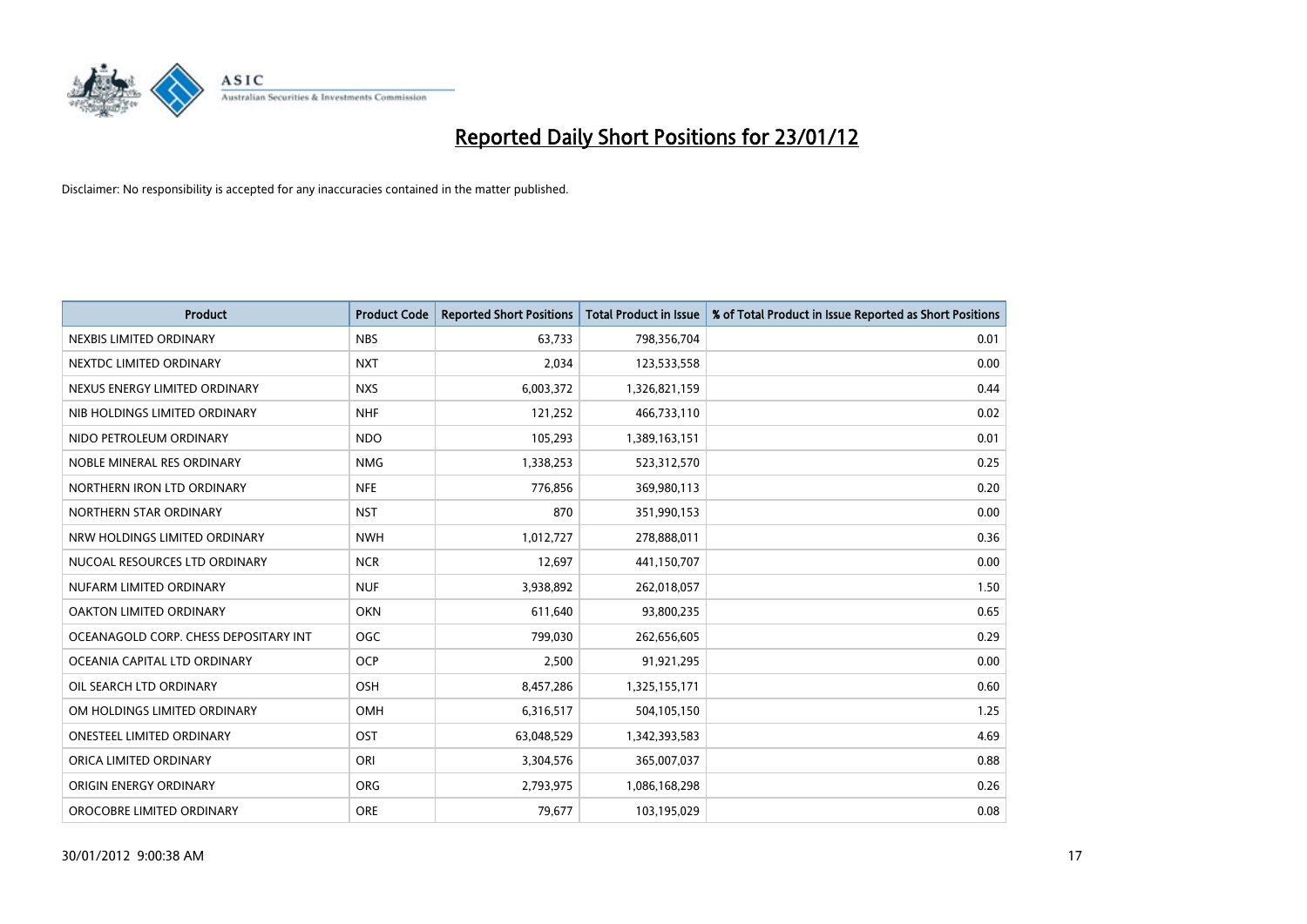

| <b>Product</b>                | <b>Product Code</b> | <b>Reported Short Positions</b> | <b>Total Product in Issue</b> | % of Total Product in Issue Reported as Short Positions |
|-------------------------------|---------------------|---------------------------------|-------------------------------|---------------------------------------------------------|
| OROTONGROUP LIMITED ORDINARY  | ORL                 | 79,079                          | 40,880,902                    | 0.19                                                    |
| OTTO ENERGY LIMITED ORDINARY  | OEL                 | 109,204                         | 1,138,290,071                 | 0.01                                                    |
| OZ MINERALS ORDINARY          | OZL                 | 8,459,417                       | 314,821,850                   | 2.68                                                    |
| PACIFIC BRANDS ORDINARY       | <b>PBG</b>          | 6,885,285                       | 912,915,695                   | 0.74                                                    |
| PALADIN ENERGY LTD ORDINARY   | <b>PDN</b>          | 22,225,637                      | 835,484,064                   | 2.66                                                    |
| PANAUST LIMITED ORDINARY      | <b>PNA</b>          | 12,252,268                      | 596,339,292                   | 2.05                                                    |
| PANORAMIC RESOURCES ORDINARY  | PAN                 | 605,920                         | 207,050,710                   | 0.29                                                    |
| PAPERLINX LIMITED ORDINARY    | <b>PPX</b>          | 1,285,327                       | 609,280,761                   | 0.21                                                    |
| PAPILLON RES LTD ORDINARY     | PIR                 | 197,737                         | 215,133,794                   | 0.09                                                    |
| PATTIES FOODS LTD ORDINARY    | <b>PFL</b>          | $\mathbf{1}$                    | 138,989,223                   | 0.00                                                    |
| PEET LIMITED ORDINARY         | <b>PPC</b>          | 74,606                          | 320,170,604                   | 0.03                                                    |
| PENINSULA ENERGY LTD ORDINARY | <b>PEN</b>          | 5,000                           | 2,136,025,262                 | 0.00                                                    |
| PERILYA LIMITED ORDINARY      | PEM                 | 2,334                           | 769,316,426                   | 0.00                                                    |
| PERPETUAL LIMITED ORDINARY    | <b>PPT</b>          | 2,497,587                       | 41,980,678                    | 5.96                                                    |
| PERSEUS MINING LTD ORDINARY   | PRU                 | 3,028,076                       | 456,477,088                   | 0.65                                                    |
| PETSEC ENERGY ORDINARY        | <b>PSA</b>          | 223,332                         | 235,283,622                   | 0.09                                                    |
| PHARMAXIS LTD ORDINARY        | <b>PXS</b>          | 1,957,986                       | 305,890,989                   | 0.63                                                    |
| PHOTON GROUP LTD ORDINARY     | <b>PGA</b>          | 250,510                         | 1,540,886,866                 | 0.02                                                    |
| PLATINUM ASSET ORDINARY       | <b>PTM</b>          | 7,308,639                       | 561,347,878                   | 1.30                                                    |
| PLATINUM AUSTRALIA ORDINARY   | PLA                 | 2,995,585                       | 453,380,039                   | 0.65                                                    |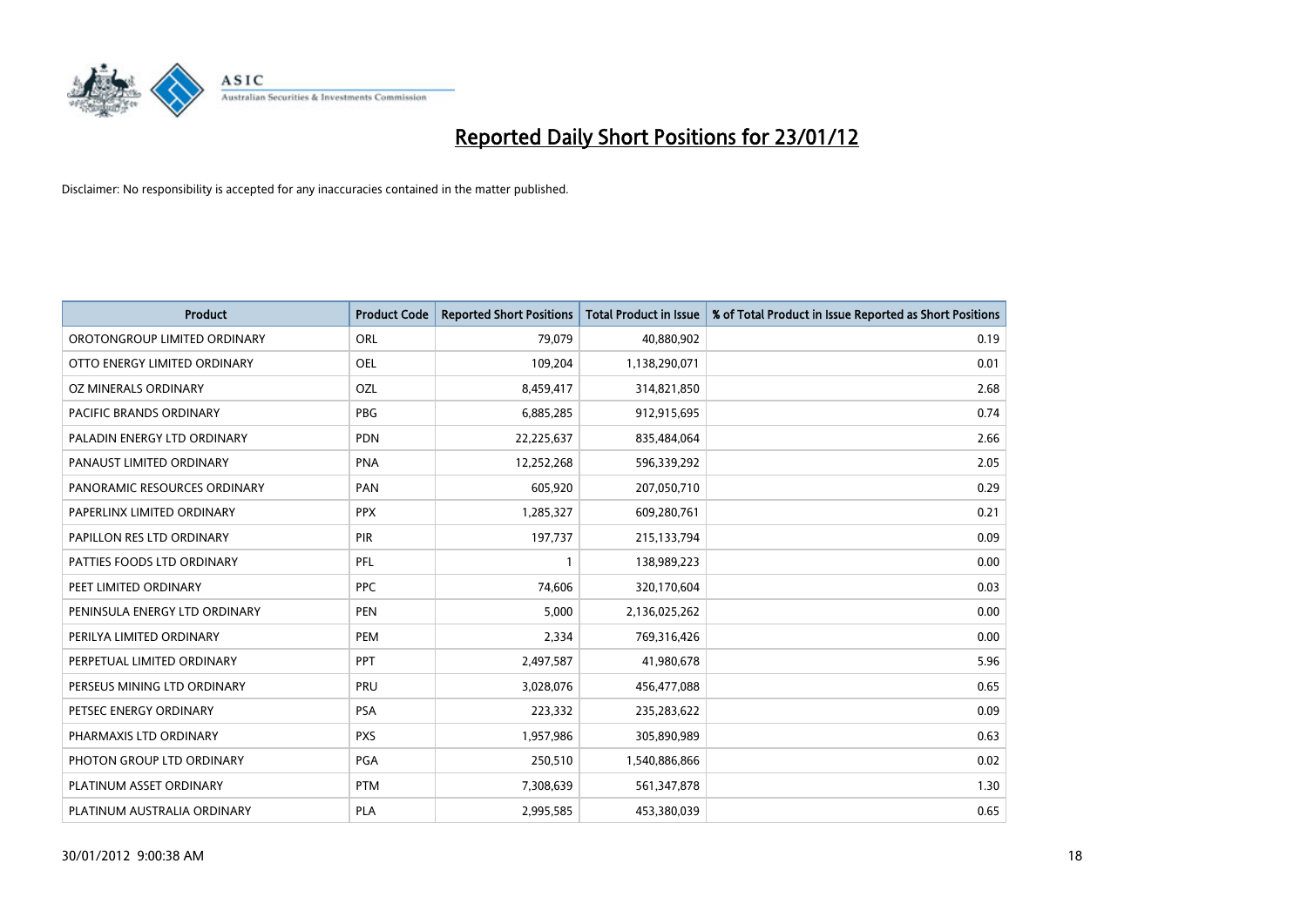

| <b>Product</b>                      | <b>Product Code</b> | <b>Reported Short Positions</b> | <b>Total Product in Issue</b> | % of Total Product in Issue Reported as Short Positions |
|-------------------------------------|---------------------|---------------------------------|-------------------------------|---------------------------------------------------------|
| PLATINUM AUSTRALIA RIGHTS 24-JAN-12 | <b>PLARA</b>        | 7,347                           | 45,338,004                    | 0.02                                                    |
| PLATINUM CAPITAL LTD ORDINARY       | <b>PMC</b>          |                                 | 165,756,878                   | 0.00                                                    |
| PMP LIMITED ORDINARY                | <b>PMP</b>          | 28,855                          | 326,662,253                   | 0.01                                                    |
| PORT BOUVARD LIMITED ORDINARY       | PBD                 | 6,754                           | 593,868,295                   | 0.00                                                    |
| PREMIER INVESTMENTS ORDINARY        | <b>PMV</b>          | 787,104                         | 155,062,831                   | 0.49                                                    |
| PRIMA BIOMED LTD ORDINARY           | <b>PRR</b>          | 4,593,967                       | 1,041,704,654                 | 0.44                                                    |
| PRIMARY HEALTH CARE ORDINARY        | <b>PRY</b>          | 9,269,969                       | 500,336,679                   | 1.84                                                    |
| PRIME MEDIA GRP LTD ORDINARY        | PRT                 | $\overline{2}$                  | 366,330,303                   | 0.00                                                    |
| PRIMEAG AUSTRALIA ORDINARY          | PAG                 | 65.060                          | 266,394,444                   | 0.03                                                    |
| PROGEN PHARMACEUTIC ORDINARY        | PGL                 | 151,596                         | 24,709,097                    | 0.61                                                    |
| PROGRAMMED ORDINARY                 | <b>PRG</b>          | 532,963                         | 118,169,908                   | 0.43                                                    |
| <b>PSIVIDA CORP CDI 1:1</b>         | <b>PVA</b>          | 6,878                           | 8,866,773                     | 0.08                                                    |
| <b>QANTAS AIRWAYS ORDINARY</b>      | QAN                 | 33,196,948                      | 2,265,123,620                 | 1.45                                                    |
| OBE INSURANCE GROUP ORDINARY        | <b>OBE</b>          | 19,289,949                      | 1,115,545,692                 | 1.70                                                    |
| OR NATIONAL LIMITED ORDINARY        | <b>ORN</b>          | 14,949,154                      | 2,440,000,000                 | 0.59                                                    |
| ORXPHARMA LTD ORDINARY              | <b>QRX</b>          | 610,916                         | 144,278,190                   | 0.42                                                    |
| <b>QUBE LOGISTICS HLDG ORDINARY</b> | QUB                 | 3,799,725                       | 889,404,644                   | 0.43                                                    |
| RAMELIUS RESOURCES ORDINARY         | <b>RMS</b>          | 163,143                         | 335,775,519                   | 0.05                                                    |
| RAMSAY HEALTH CARE ORDINARY         | <b>RHC</b>          | 1,721,465                       | 202,081,252                   | 0.83                                                    |
| <b>RCR TOMLINSON ORDINARY</b>       | <b>RCR</b>          | 68,067                          | 133,525,516                   | 0.05                                                    |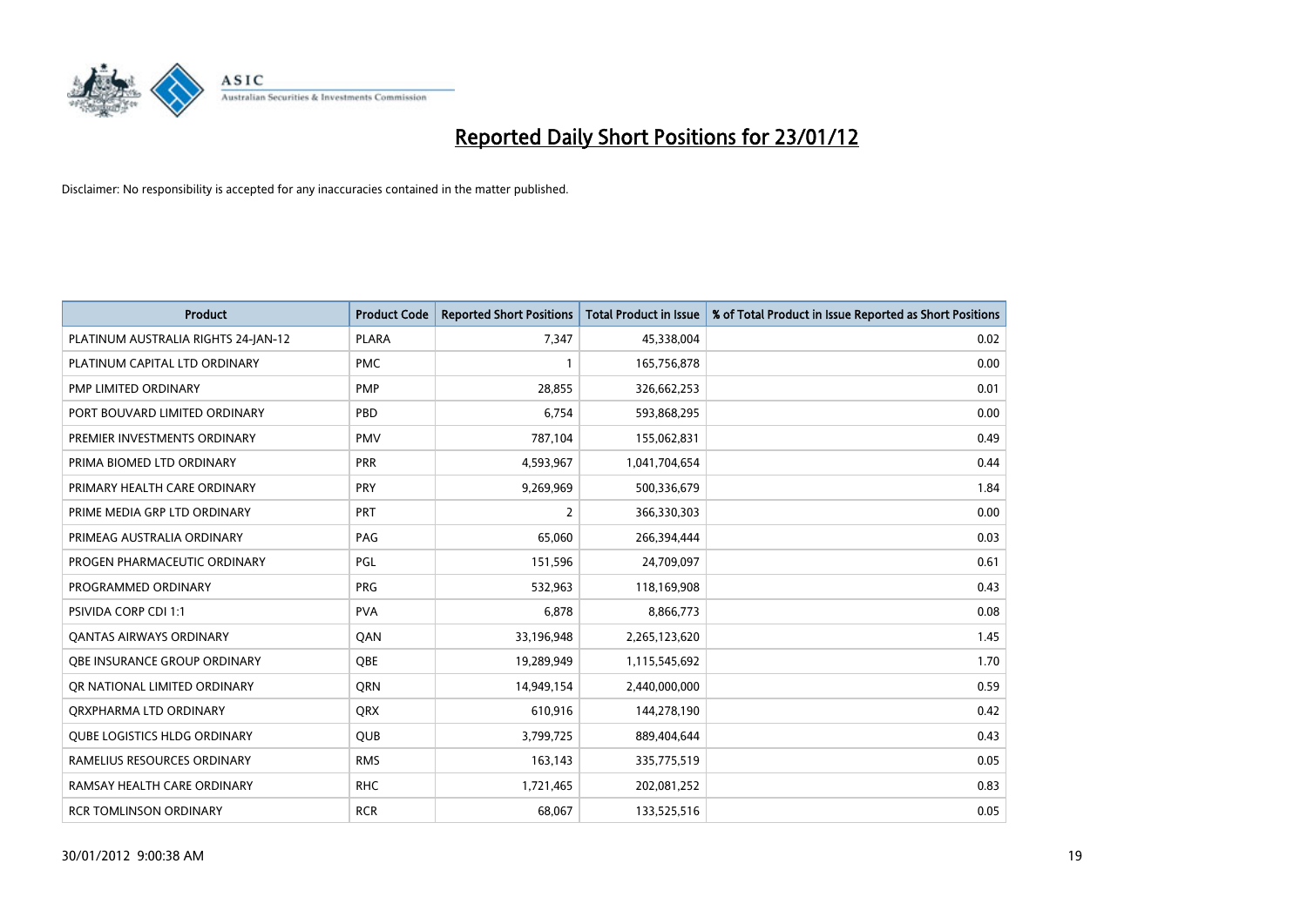

| <b>Product</b>                      | <b>Product Code</b> | <b>Reported Short Positions</b> | <b>Total Product in Issue</b> | % of Total Product in Issue Reported as Short Positions |
|-------------------------------------|---------------------|---------------------------------|-------------------------------|---------------------------------------------------------|
| <b>REA GROUP ORDINARY</b>           | <b>REA</b>          | 141,430                         | 131,714,699                   | 0.10                                                    |
| RECKON LIMITED ORDINARY             | <b>RKN</b>          | 811,500                         | 132,839,672                   | 0.61                                                    |
| RED 5 LIMITED ORDINARY              | <b>RED</b>          | 137,337                         | 128,412,536                   | 0.11                                                    |
| RED EMPEROR RESOURCE ORDINARY       | <b>RMP</b>          | 1,000,000                       | 189,651,380                   | 0.53                                                    |
| <b>RED FORK ENERGY ORDINARY</b>     | <b>RFE</b>          | 7,696                           | 310,229,853                   | 0.00                                                    |
| REDBANK ENERGY LTD ORDINARY         | <b>AEJ</b>          | 19                              | 786,287                       | 0.00                                                    |
| REED RESOURCES LTD ORDINARY         | <b>RDR</b>          | 1,112,022                       | 264,742,501                   | 0.42                                                    |
| REGIS RESOURCES ORDINARY            | <b>RRL</b>          | 656,086                         | 438,715,630                   | 0.16                                                    |
| RESMED INC CDI 10:1                 | <b>RMD</b>          | 6,983,269                       | 1,556,242,300                 | 0.44                                                    |
| <b>RESOLUTE MINING ORDINARY</b>     | <b>RSG</b>          | 2,240,010                       | 621,996,535                   | 0.36                                                    |
| <b>RESOURCE GENERATION ORDINARY</b> | <b>RES</b>          | 157,911                         | 262,895,652                   | 0.06                                                    |
| RETAIL FOOD GROUP ORDINARY          | <b>RFG</b>          | 1,850                           | 108,229,282                   | 0.00                                                    |
| REVERSE CORP LIMITED ORDINARY       | <b>REF</b>          | 26,041                          | 92,382,175                    | 0.03                                                    |
| REX MINERALS LIMITED ORDINARY       | <b>RXM</b>          | 899,822                         | 153,635,519                   | 0.58                                                    |
| <b>RHG LIMITED ORDINARY</b>         | <b>RHG</b>          | 31,776                          | 308,483,177                   | 0.01                                                    |
| <b>RIALTO ENERGY ORDINARY</b>       | <b>RIA</b>          | 794,918                         | 375,006,264                   | 0.21                                                    |
| RIO TINTO LIMITED ORDINARY          | <b>RIO</b>          | 24,923,568                      | 435,758,720                   | 5.70                                                    |
| <b>RIVERCITY MOTORWAY STAPLED</b>   | <b>RCY</b>          | 132,000                         | 957,010,115                   | 0.01                                                    |
| ROC OIL COMPANY ORDINARY            | <b>ROC</b>          | 2,175,220                       | 682,506,352                   | 0.32                                                    |
| ROYAL WOLF HOLDINGS ORDINARY        | <b>RWH</b>          | 60,000                          | 100,387,052                   | 0.06                                                    |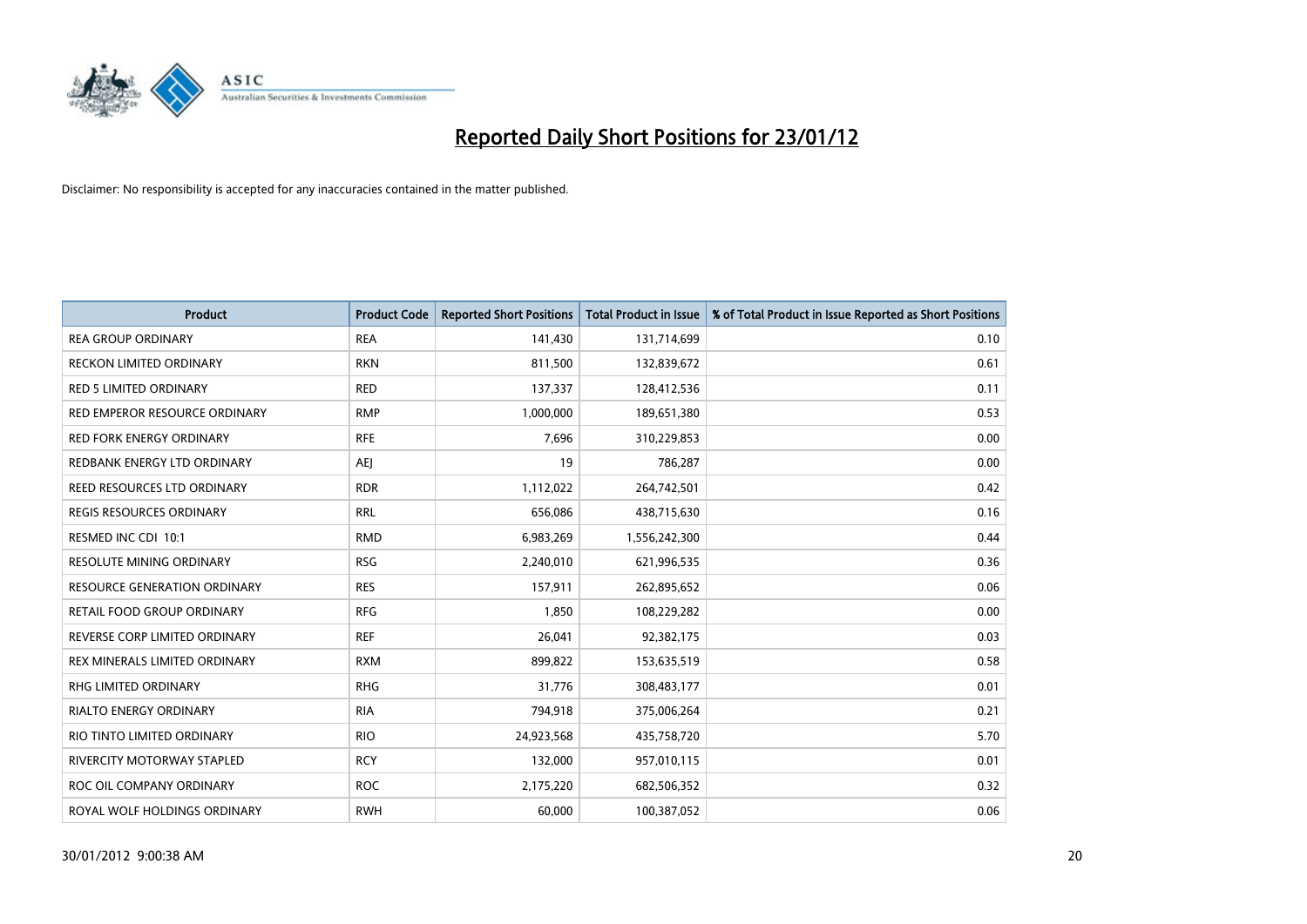

| <b>Product</b>                           | <b>Product Code</b> | <b>Reported Short Positions</b> | <b>Total Product in Issue</b> | % of Total Product in Issue Reported as Short Positions |
|------------------------------------------|---------------------|---------------------------------|-------------------------------|---------------------------------------------------------|
| SAI GLOBAL LIMITED ORDINARY              | SAI                 | 1,624,970                       | 202,283,991                   | 0.79                                                    |
| SALMAT LIMITED ORDINARY                  | <b>SLM</b>          | 500,396                         | 159,802,174                   | 0.30                                                    |
| SAMSON OIL & GAS LTD ORDINARY            | <b>SSN</b>          | 1,816,836                       | 1,750,612,270                 | 0.09                                                    |
| SANDFIRE RESOURCES ORDINARY              | <b>SFR</b>          | 1,812,014                       | 150,972,635                   | 1.18                                                    |
| <b>SANTOS LTD ORDINARY</b>               | <b>STO</b>          | 12,721,528                      | 941,988,384                   | 1.32                                                    |
| SARACEN MINERAL ORDINARY                 | <b>SAR</b>          | 1,472,650                       | 593,993,240                   | 0.26                                                    |
| SEDGMAN LIMITED ORDINARY                 | <b>SDM</b>          | 339,243                         | 212,215,619                   | 0.15                                                    |
| SEEK LIMITED ORDINARY                    | <b>SEK</b>          | 17,010,606                      | 337,101,307                   | 5.02                                                    |
| SELECT HARVESTS ORDINARY                 | <b>SHV</b>          | 28.884                          | 56,392,664                    | 0.05                                                    |
| SENETAS CORPORATION ORDINARY             | <b>SEN</b>          | 756,999                         | 463,105,195                   | 0.16                                                    |
| SENEX ENERGY LIMITED ORDINARY            | <b>SXY</b>          | 414,577                         | 921,377,416                   | 0.04                                                    |
| SERVCORP LIMITED ORDINARY                | SRV                 | 26,183                          | 98,440,807                    | 0.03                                                    |
| SERVICE STREAM ORDINARY                  | SSM                 | 344,663                         | 283,418,867                   | 0.12                                                    |
| SEVEN GROUP HOLDINGS ORDINARY            | <b>SVW</b>          | 344,779                         | 306,410,281                   | 0.11                                                    |
| SEVEN WEST MEDIA LTD ORDINARY            | <b>SWM</b>          | 3,214,075                       | 645,719,542                   | 0.50                                                    |
| SIGMA PHARMACEUTICAL ORDINARY            | <b>SIP</b>          | 13,633,671                      | 1,178,626,572                 | 1.15                                                    |
| SILEX SYSTEMS ORDINARY                   | <b>SLX</b>          | 527,482                         | 170,133,997                   | 0.30                                                    |
| SILVER LAKE RESOURCE ORDINARY            | <b>SLR</b>          | 301,543                         | 220,264,064                   | 0.16                                                    |
| SIMS METAL MGMT LTD ORDINARY             | SGM                 | 4,547,076                       | 205,851,182                   | 2.19                                                    |
| SINGAPORE TELECOMM. CHESS DEPOSITARY INT | SGT                 | 6,029,044                       | 193,216,752                   | 3.11                                                    |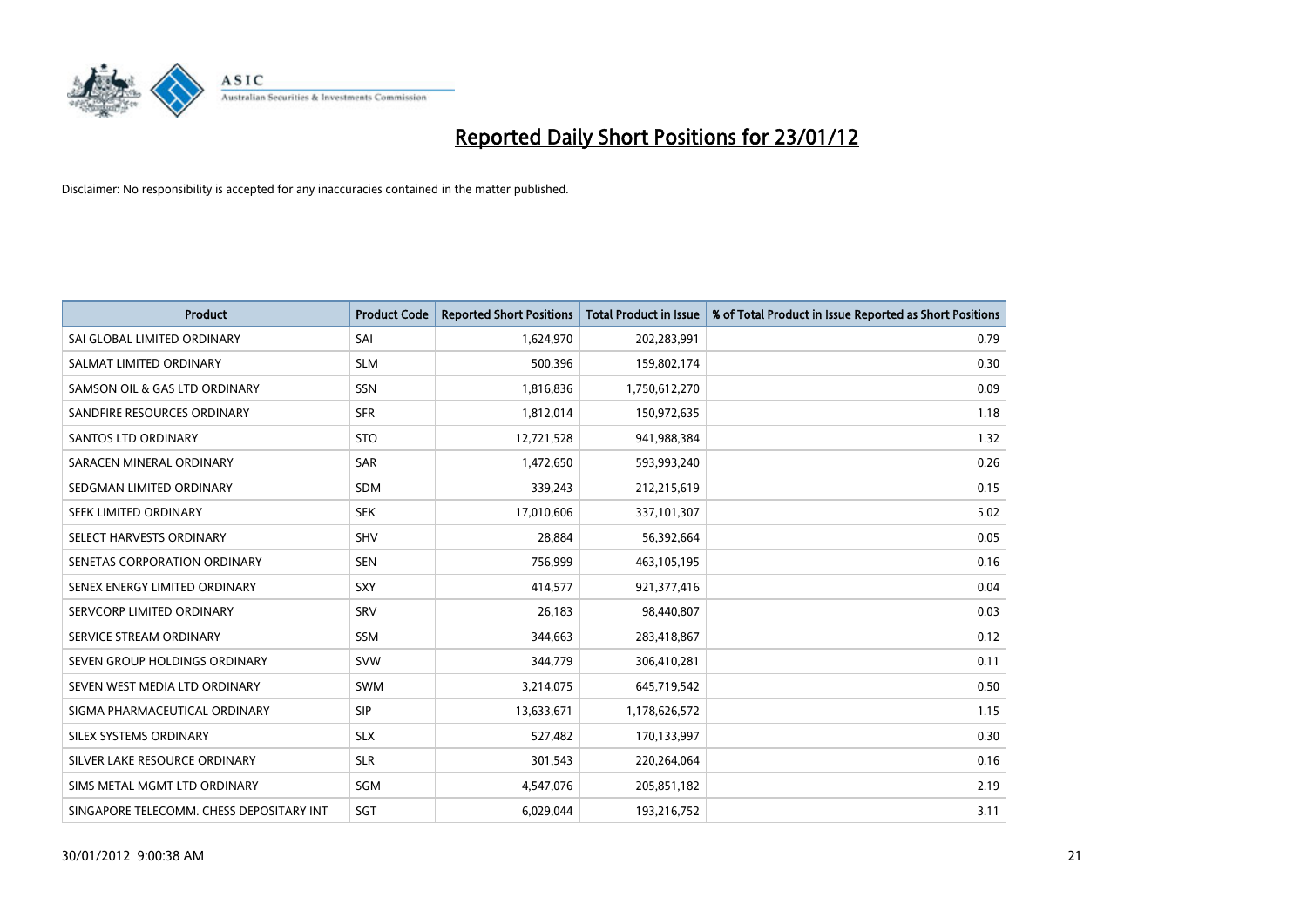

| <b>Product</b>                           | <b>Product Code</b> | <b>Reported Short Positions</b> | <b>Total Product in Issue</b> | % of Total Product in Issue Reported as Short Positions |
|------------------------------------------|---------------------|---------------------------------|-------------------------------|---------------------------------------------------------|
| SIRIUS RESOURCES NL ORDINARY             | <b>SIR</b>          | 82,500                          | 150,934,586                   | 0.05                                                    |
| SKILLED GROUP LTD ORDINARY               | <b>SKE</b>          | 46,472                          | 233,403,776                   | 0.01                                                    |
| SMS MANAGEMENT, ORDINARY                 | <b>SMX</b>          | 279,668                         | 68,290,180                    | 0.40                                                    |
| SONIC HEALTHCARE ORDINARY                | <b>SHL</b>          | 5,868,836                       | 389,969,875                   | 1.50                                                    |
| SOUL PATTINSON (W.H) ORDINARY            | SOL                 | 2,572                           | 239,395,320                   | 0.00                                                    |
| SOUTH BOULDER MINES ORDINARY             | <b>STB</b>          | 120,487                         | 91,585,688                    | 0.12                                                    |
| SP AUSNET STAPLED SECURITIES             | SPN                 | 2,177,943                       | 2,896,219,682                 | 0.07                                                    |
| SPARK INFRASTRUCTURE STAPLED NOTE & UNIT | SKI                 | 18,971,364                      | 1,326,734,264                 | 1.42                                                    |
| SPDR 200 FUND ETF UNITS                  | <b>STW</b>          | 8                               | 51,538,531                    | 0.00                                                    |
| SPECIALTY FASHION ORDINARY               | SFH                 | 2,677,820                       | 192,086,121                   | 1.40                                                    |
| SPOTLESS GROUP LTD ORDINARY              | <b>SPT</b>          | 940,994                         | 265,454,407                   | 0.34                                                    |
| ST BARBARA LIMITED ORDINARY              | <b>SBM</b>          | 6,153,490                       | 325,615,389                   | 1.90                                                    |
| STANMORE COAL LTD ORDINARY               | <b>SMR</b>          | 260,612                         | 156,130,526                   | 0.17                                                    |
| STARPHARMA HOLDINGS ORDINARY             | SPL                 | 2,083,181                       | 280,635,325                   | 0.73                                                    |
| STH AMERICAN COR LTD ORDINARY            | SAY                 | 9,200                           | 257,785,604                   | 0.00                                                    |
| STHN CROSS MEDIA ORDINARY                | <b>SXL</b>          | 2,776,963                       | 705,766,444                   | 0.40                                                    |
| STOCKLAND UNITS/ORD STAPLED              | SGP                 | 29,986,935                      | 2,316,449,153                 | 1.28                                                    |
| STRAITS RES LTD. ORDINARY                | SRQ                 | 494,059                         | 324,796,141                   | 0.15                                                    |
| STW COMMUNICATIONS ORDINARY              | SGN                 | 283,102                         | 362,809,851                   | 0.07                                                    |
| SUNCORP GROUP LTD ORDINARY               | <b>SUN</b>          | 9,556,030                       | 1,286,600,980                 | 0.74                                                    |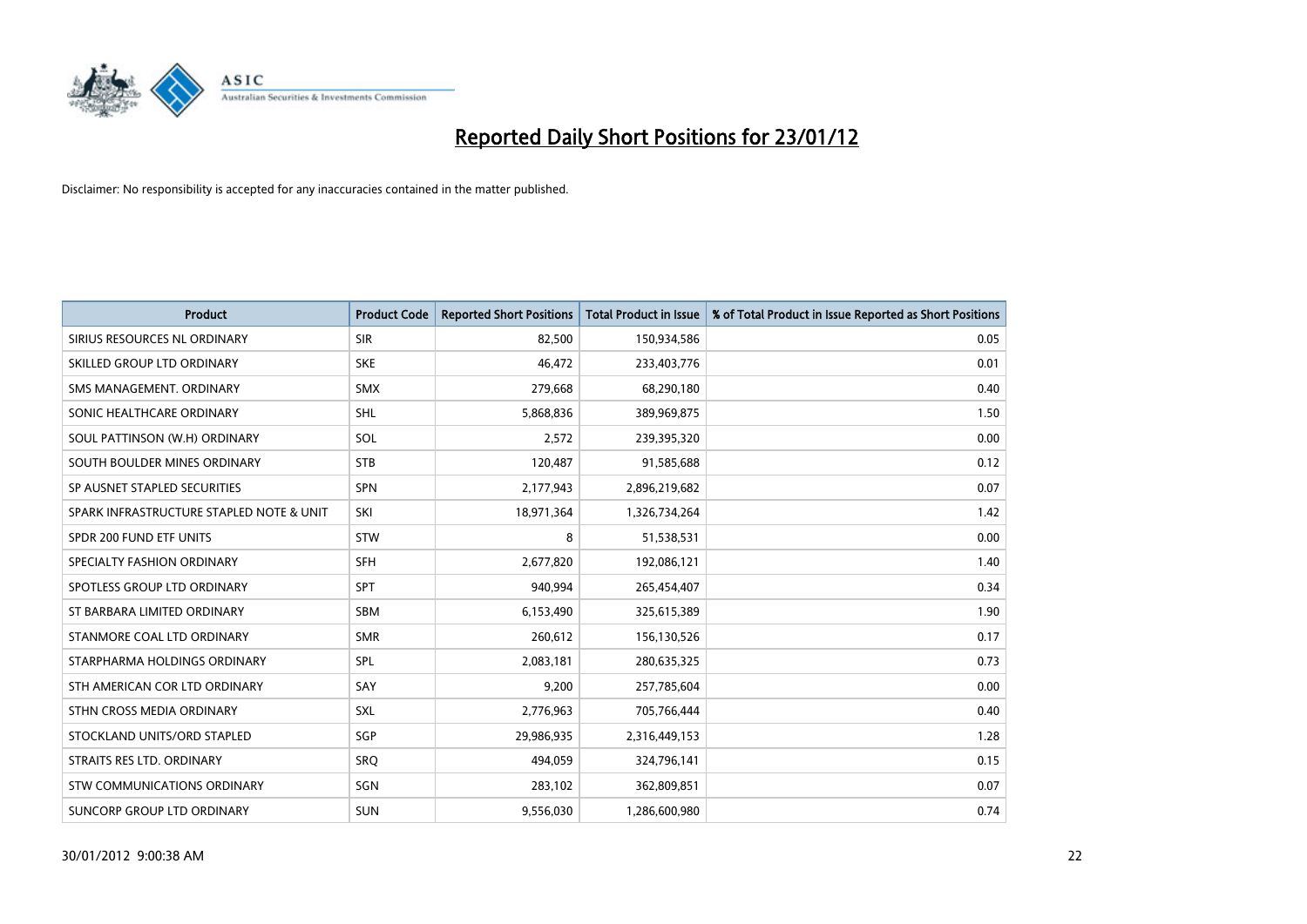

| <b>Product</b>                     | <b>Product Code</b> | <b>Reported Short Positions</b> | <b>Total Product in Issue</b> | % of Total Product in Issue Reported as Short Positions |
|------------------------------------|---------------------|---------------------------------|-------------------------------|---------------------------------------------------------|
| SUNDANCE ENERGY ORDINARY           | <b>SEA</b>          | 35,760                          | 277,098,474                   | 0.01                                                    |
| SUNDANCE RESOURCES ORDINARY        | <b>SDL</b>          | 10,682,922                      | 2,925,183,849                 | 0.36                                                    |
| SUNLAND GROUP LTD ORDINARY         | <b>SDG</b>          | 26,203                          | 201,578,526                   | 0.01                                                    |
| SUPER RET REP LTD ORDINARY         | SUL                 | 3,067,230                       | 194,754,593                   | 1.56                                                    |
| SWICK MINING ORDINARY              | <b>SWK</b>          | 1,548                           | 237,024,970                   | 0.00                                                    |
| SYD AIRPORT STAPLED US PROHIBIT.   | <b>SYD</b>          | 4,548,193                       | 1,861,210,782                 | 0.24                                                    |
| SYMEX HOLDINGS ORDINARY            | <b>SYM</b>          | 6,633                           | 191,593,493                   | 0.00                                                    |
| TABCORP HOLDINGS LTD ORDINARY      | <b>TAH</b>          | 4,833,720                       | 712,805,880                   | 0.68                                                    |
| TALENT2 INTERNATION ORDINARY       | <b>TWO</b>          | 5,708                           | 147,403,701                   | 0.00                                                    |
| <b>TANAMI GOLD NL ORDINARY</b>     | <b>TAM</b>          | 191,581                         | 260,997,677                   | 0.07                                                    |
| TAP OIL LIMITED ORDINARY           | <b>TAP</b>          | 3,021,497                       | 240,995,311                   | 1.25                                                    |
| TASSAL GROUP LIMITED ORDINARY      | <b>TGR</b>          | 80,599                          | 146,304,404                   | 0.04                                                    |
| TATTS GROUP LTD ORDINARY           | <b>TTS</b>          | 11,859,563                      | 1,340,758,701                 | 0.88                                                    |
| TELECOM CORPORATION ORDINARY       | <b>TEL</b>          | 10,212,697                      | 1,925,409,580                 | 0.52                                                    |
| TELSTRA CORPORATION, ORDINARY      | <b>TLS</b>          | 61,441,867                      | 12,443,074,357                | 0.47                                                    |
| TEN NETWORK HOLDINGS ORDINARY      | <b>TEN</b>          | 51,684,919                      | 1,045,236,720                 | 4.95                                                    |
| TERANGA GOLD CORP CDI 1:1          | <b>TGZ</b>          | 174,269                         | 156,699,787                   | 0.10                                                    |
| TFS CORPORATION LTD ORDINARY       | <b>TFC</b>          | 84,096                          | 279,621,829                   | 0.03                                                    |
| THAKRAL HOLDINGS GRP ORDINARY/UNIT | <b>THG</b>          | $\overline{2}$                  | 585,365,014                   | 0.00                                                    |
| THE REJECT SHOP ORDINARY           | <b>TRS</b>          | 1,655,541                       | 26,071,170                    | 6.35                                                    |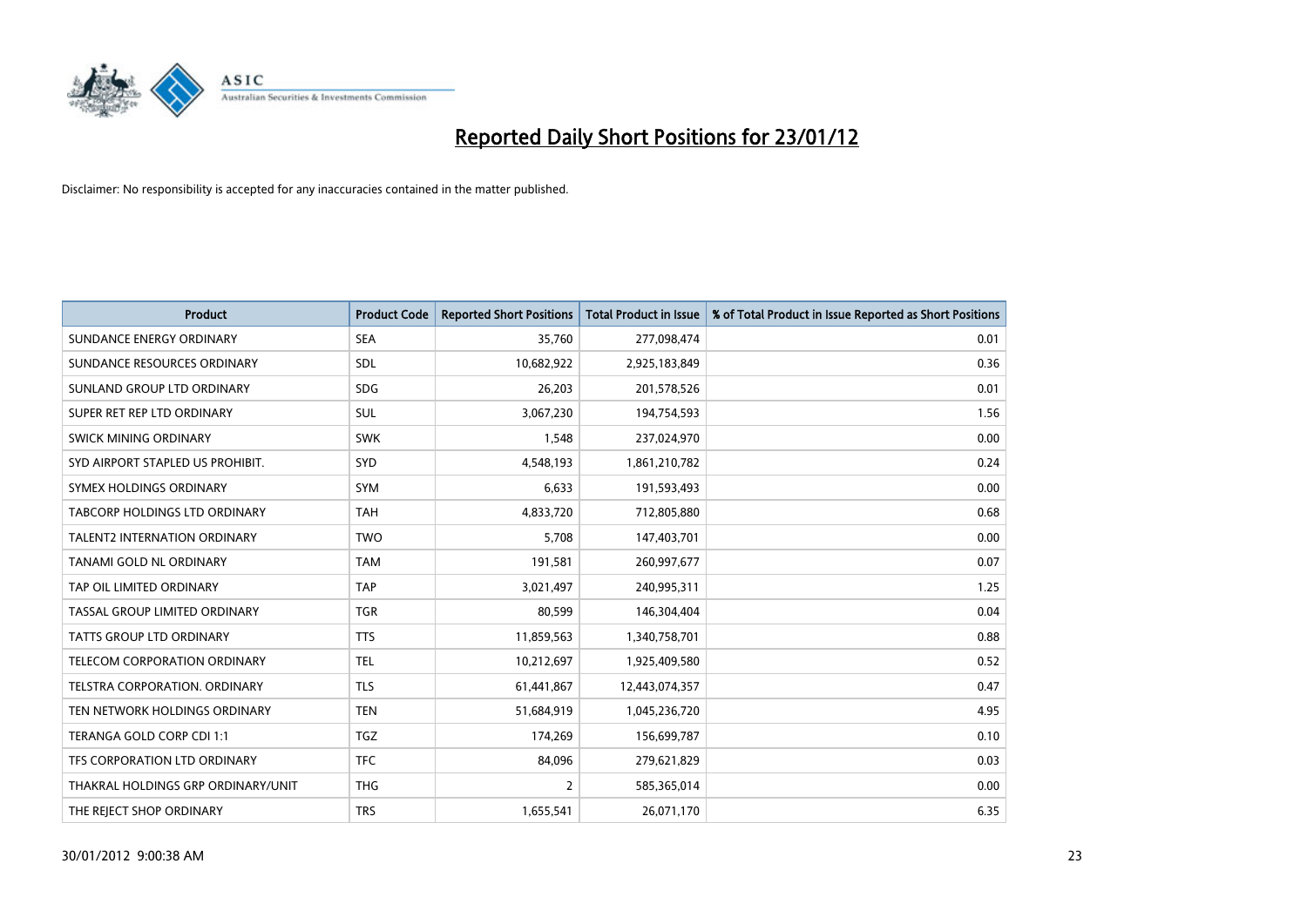

| <b>Product</b>                       | <b>Product Code</b> | <b>Reported Short Positions</b> | <b>Total Product in Issue</b> | % of Total Product in Issue Reported as Short Positions |
|--------------------------------------|---------------------|---------------------------------|-------------------------------|---------------------------------------------------------|
| THOR MINING PLC CHESS DEPOSITARY 1:1 | <b>THR</b>          | 2,307                           | 222,489,120                   | 0.00                                                    |
| THORN GROUP LIMITED ORDINARY         | <b>TGA</b>          | 67,842                          | 146,091,970                   | 0.04                                                    |
| <b>TIGER RESOURCES ORDINARY</b>      | <b>TGS</b>          | 1,772,729                       | 671,110,549                   | 0.24                                                    |
| TISHMAN SPEYER UNITS                 | <b>TSO</b>          | 41,524                          | 338,440,904                   | 0.01                                                    |
| TNG LIMITED ORDINARY                 | <b>TNG</b>          | 4,321                           | 284,803,062                   | 0.00                                                    |
| TOLL HOLDINGS LTD ORDINARY           | <b>TOL</b>          | 23,168,246                      | 717,133,875                   | 3.20                                                    |
| TORO ENERGY LIMITED ORDINARY         | <b>TOE</b>          | 35,404                          | 975,436,676                   | 0.00                                                    |
| TOWER LIMITED ORDINARY               | <b>TWR</b>          | 689,519                         | 265,176,580                   | 0.26                                                    |
| TOX FREE SOLUTIONS ORDINARY          | <b>TOX</b>          | 14,801                          | 111,130,608                   | 0.01                                                    |
| TPG TELECOM LIMITED ORDINARY         | <b>TPM</b>          | 3,344,529                       | 793,808,141                   | 0.41                                                    |
| TRANSFIELD SERVICES ORDINARY         | <b>TSE</b>          | 3,395,788                       | 544,587,035                   | 0.62                                                    |
| TRANSPACIFIC INDUST, ORDINARY        | <b>TPI</b>          | 6,846,248                       | 1,578,209,025                 | 0.43                                                    |
| TRANSURBAN GROUP TRIPLE STAPLED SEC. | <b>TCL</b>          | 4,201,303                       | 1,451,447,154                 | 0.28                                                    |
| TREASURY WINE ESTATE ORDINARY        | <b>TWE</b>          | 15,424,799                      | 647,227,144                   | 2.36                                                    |
| TRINITY GROUP STAPLED SECURITIES     | <b>TCO</b>          | 3,419                           | 193,235,631                   | 0.00                                                    |
| TROY RESOURCES LTD ORDINARY          | <b>TRY</b>          | 72,559                          | 88,879,149                    | 0.07                                                    |
| UGL LIMITED ORDINARY                 | UGL                 | 4,473,212                       | 166,315,038                   | 2.66                                                    |
| UNILIFE CORPORATION CDI 6:1          | <b>UNS</b>          | 211,168                         | 266,923,818                   | 0.07                                                    |
| <b>UXC LIMITED ORDINARY</b>          | <b>UXC</b>          | 1,708                           | 304,818,250                   | 0.00                                                    |
| <b>VDM GROUP LIMITED ORDINARY</b>    | <b>VMG</b>          | 11,116                          | 933,552,767                   | 0.00                                                    |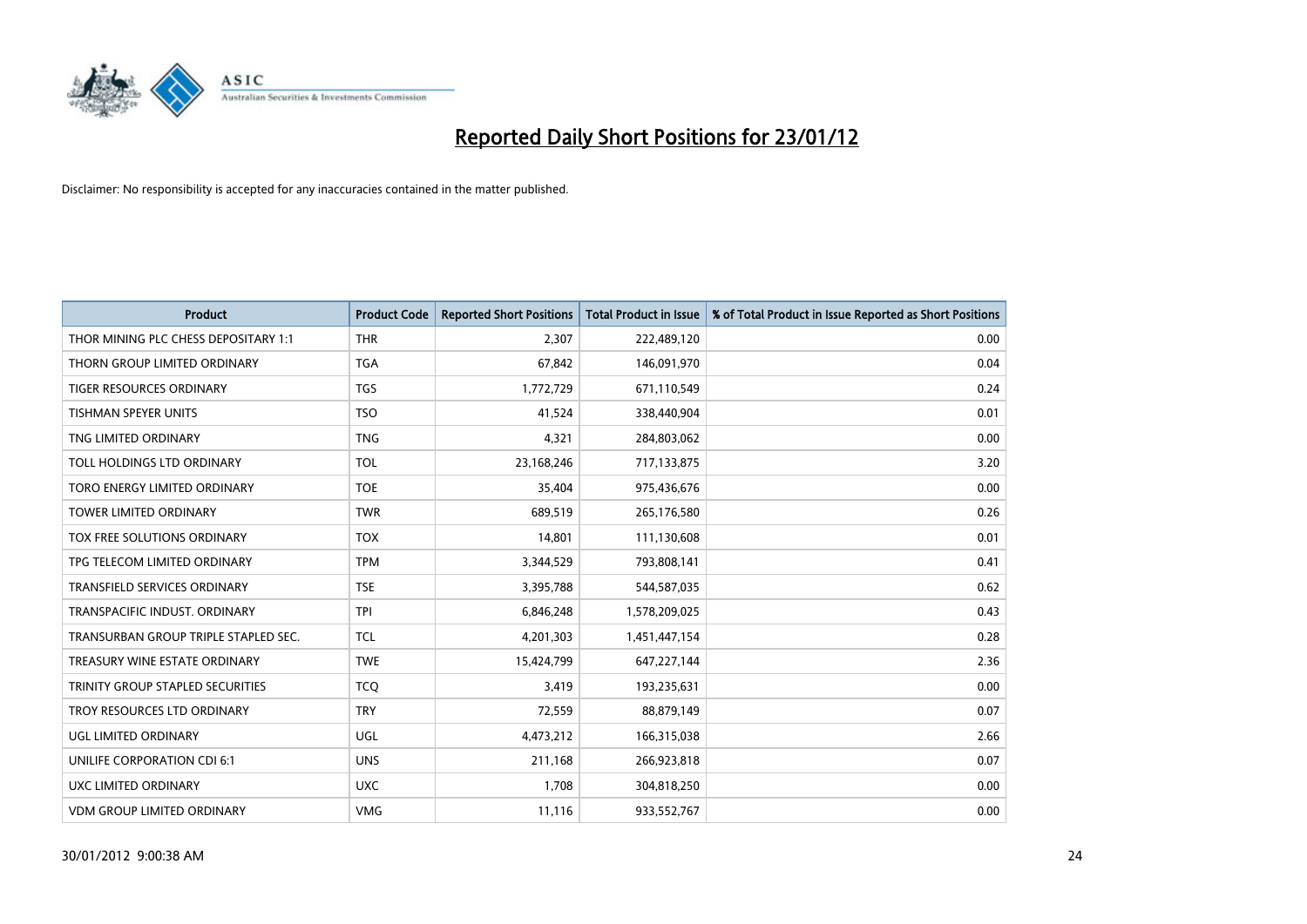

| <b>Product</b>                         | <b>Product Code</b> | <b>Reported Short Positions</b> | <b>Total Product in Issue</b> | % of Total Product in Issue Reported as Short Positions |
|----------------------------------------|---------------------|---------------------------------|-------------------------------|---------------------------------------------------------|
| <b>VENTNOR RES LTD ORDINARY</b>        | <b>VRX</b>          | 7,700                           | 45,334,652                    | 0.02                                                    |
| <b>VENTURE MINERALS ORDINARY</b>       | <b>VMS</b>          | 284,494                         | 231,168,592                   | 0.12                                                    |
| <b>VIEW RESOURCES LTD ORDINARY</b>     | <b>VRE</b>          | 1,760                           | 881,953,670                   | 0.00                                                    |
| VIRGIN AUS HLDG LTD ORDINARY           | <b>VAH</b>          | 16,850,399                      | 2,210,197,600                 | 0.75                                                    |
| <b>VITA GROUP LTD ORDINARY</b>         | <b>VTG</b>          | 75,190                          | 142,499,800                   | 0.05                                                    |
| VITERRA INC CDI 1:1                    | <b>VTA</b>          | 3,828                           | 68,629,939                    | 0.01                                                    |
| <b>WATPAC LIMITED ORDINARY</b>         | <b>WTP</b>          | 16,461                          | 185,160,973                   | 0.00                                                    |
| <b>WDS LIMITED ORDINARY</b>            | <b>WDS</b>          | 701                             | 144,740,614                   | 0.00                                                    |
| WEBIET LIMITED ORDINARY                | <b>WEB</b>          | 59,727                          | 72,914,803                    | 0.08                                                    |
| WESFARMERS LIMITED ORDINARY            | <b>WES</b>          | 28,501,821                      | 1,006,460,744                 | 2.82                                                    |
| WESFARMERS LIMITED PARTIALLY PROTECTED | <b>WESN</b>         | 58,279                          | 150,611,418                   | 0.05                                                    |
| WESTERN AREAS NL ORDINARY              | <b>WSA</b>          | 8,698,545                       | 179,735,899                   | 4.85                                                    |
| WESTERN DESERT RES. ORDINARY           | <b>WDR</b>          | 948                             | 208,594,203                   | 0.00                                                    |
| WESTFIELD GROUP ORD/UNIT STAPLED SEC   | <b>WDC</b>          | 11,966,606                      | 2,308,988,539                 | 0.49                                                    |
| WESTFIELD RETAIL TST UNIT STAPLED      | <b>WRT</b>          | 40,381,846                      | 3,054,166,195                 | 1.30                                                    |
| <b>WESTPAC BANKING CORP ORDINARY</b>   | <b>WBC</b>          | 70,078,372                      | 3,054,093,676                 | 2.25                                                    |
| WHITE ENERGY COMPANY ORDINARY          | <b>WEC</b>          | 4,497,191                       | 316,104,241                   | 1.43                                                    |
| <b>WHITEHAVEN COAL ORDINARY</b>        | <b>WHC</b>          | 15,732,510                      | 494,815,082                   | 3.19                                                    |
| WHK GROUP LIMITED ORDINARY             | <b>WHG</b>          | 34,654                          | 265,200,652                   | 0.01                                                    |
| WILDHORSE ENERGY ORDINARY              | <b>WHE</b>          | 26,413                          | 250,928,627                   | 0.01                                                    |